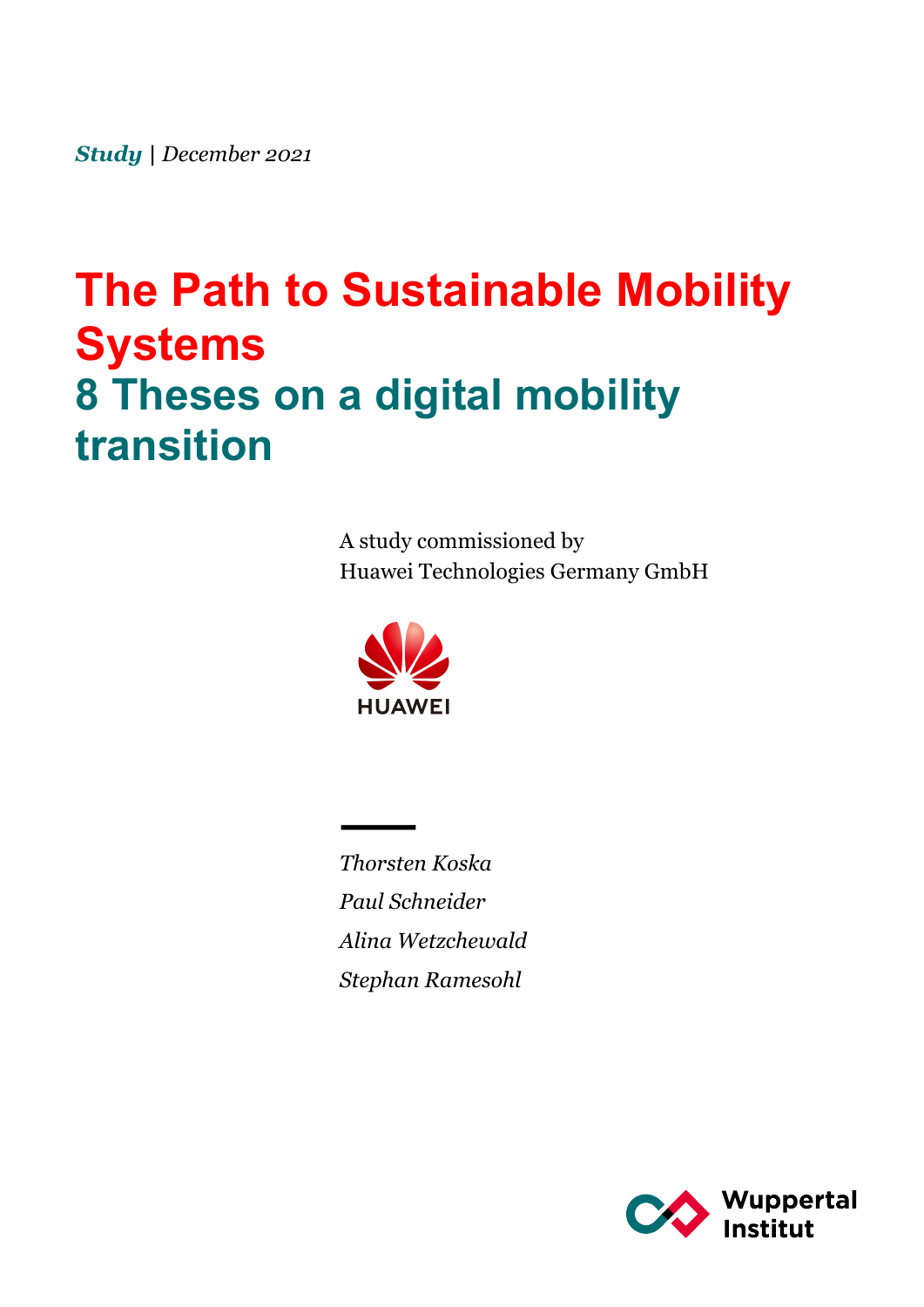#### **Publisher:**

Wuppertal Institute for Climate, Environment and Energy Döppersberg 19 42103 Wuppertal www.wupperinst.org

**Authors:**

Thorsten Koska E-mail:thorsten.koska@wupperinst.org

Paul Schneider

Alina Wetzchewald

Stephan Ramesohl

This study is a result of the "Shaping Digital Transformation - Digital solution systems for the transition to sustainability" project, commissioned by

Huawei Technologies Germany GmbH

Hansaallee 205

40549 Düsseldorf

The authors of this publication are solely responsible for its content.

#### Please quote the report as follows:

*Koska, T.; Schneider, P.; Wetzchewald, A.; Ramesohl, S. (2021): Ein nachhaltiges Mobilitätssystem – 8 Thesen für den Weg in die digitalisierte Verkehrswende, Studie im Rahmen des Projekts "Shaping the Digital Transformation", Wuppertal*

Wuppertal, Dezember 2021

This work is licensed under "Creative Commons Attribution 4.0 International" (CC BY 4.0). The license text is available under: https://creativecommons.org/licenses/by/4.0/

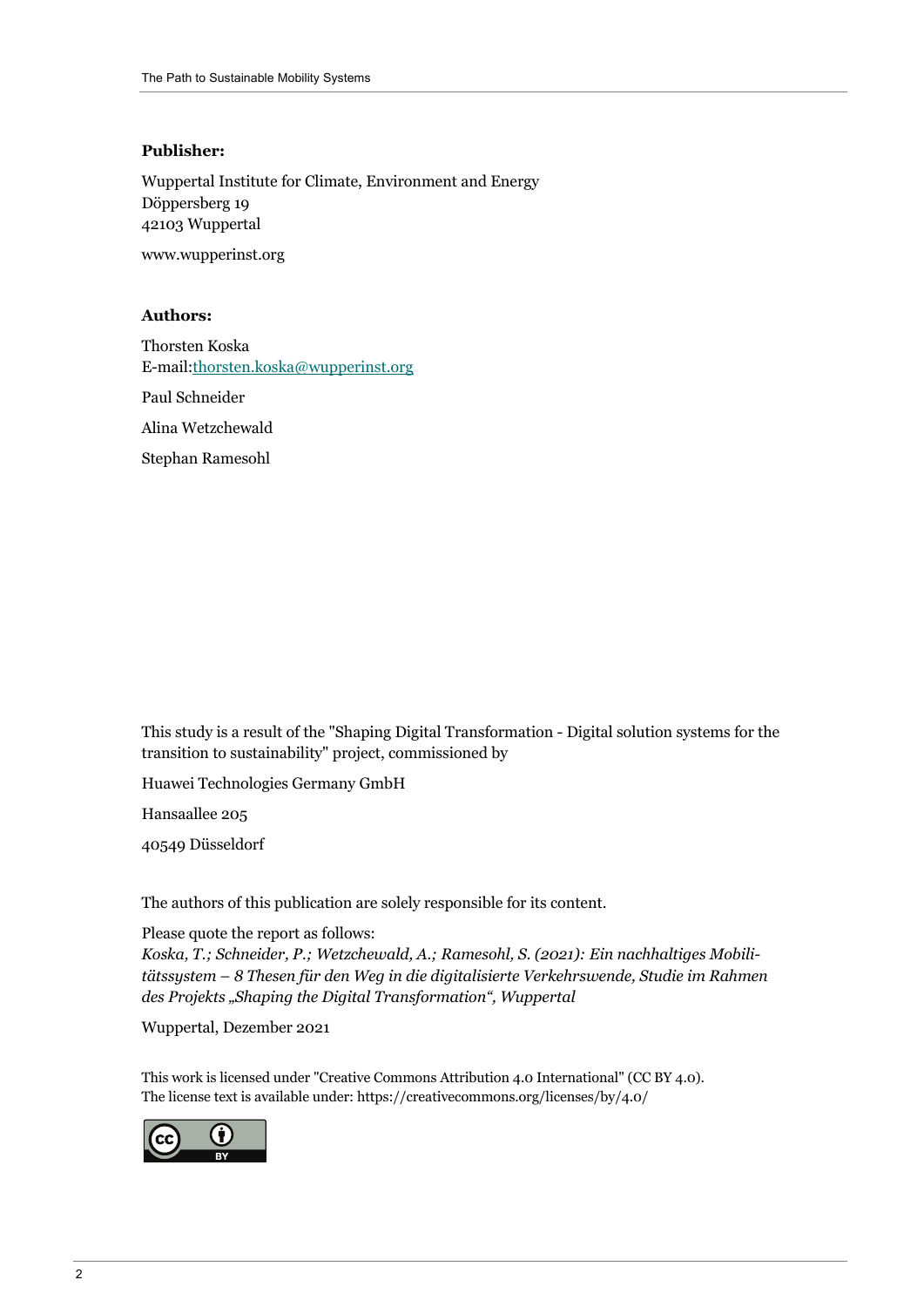### **Executive Summary**

The transport sector will be key to the success of Germany's climate protection plans. However, in no other sector are climate-neutrality goals so far adrift from the actual situation. In 2019, the transport sector in Germany emitted 146 million tonnes of CO2, equal to emissions in 1990. Any sustainable reduction in greenhouse gas emissions requires integrated "EcoMobility" initiatives that focus on walking, cycling, and public transport combined with innovative Mobility-as-a-Service (MaaS). Such initiatives would drive a move away from internal combustion engines, and fundamentally change mobility routines. This is where digitalization can play a central role.

Digitalization works on the three levels of *Improve - Convert - Transform*, which together form the framework of our "Shaping Digital Transformation - Digital solution systems for the transition to sustainability" project. These three levels establish concrete starting points for digitalization to achieve the climate targets in the transport sector, as outlined below:

#### **n Improve**

**Digitalization improves the usability of environmentally-friendly mobility services:** Smartphones and apps offer constant access to mobility services, including route planning and booking. Digital systems, supported by AI, optimize the availability of such services and provide tailor-made offers from different providers.

**Mobility data enables real-time traffic planning and optimization:** Currently, it is still far too common for traffic planning to be conducted based on outdated survey data or incomplete traffic measurements. Therefore, big data and AI should be consistently used for traffic optimization, which will prevent additional emissions from being generated through traffic congestion or searches for parking spaces.

**Virtual mobility reduces traffic:** Mobile working and video conferencing can replace daily commutes and long business trips to help limit climate-damaging emissions.

#### ■ **Convert**

**Shared data and digitally-networked systems enable sustainable EcoMobility through walking, cycling, public transport, and MaaS services:** Today's mobility services are characterized by local and regional tariffs, inconsistent booking systems, and fragmented data structures. Seamless booking must become a reality to truly offer an alternative to private cars.

**Standardization realises tailor-made mobility solutions:** Standards for data structures, data streams, and data interfaces are the basic prerequisite for providing sustainable door-to-door mobility to all.

**Never take a wrong turn:** All new solutions must be critically analysed with a view to their potential effects. Autonomous cars and on-demand driving services should be used first and foremost for MaaS offerings, as they substantially increase the occupancy of vehicles.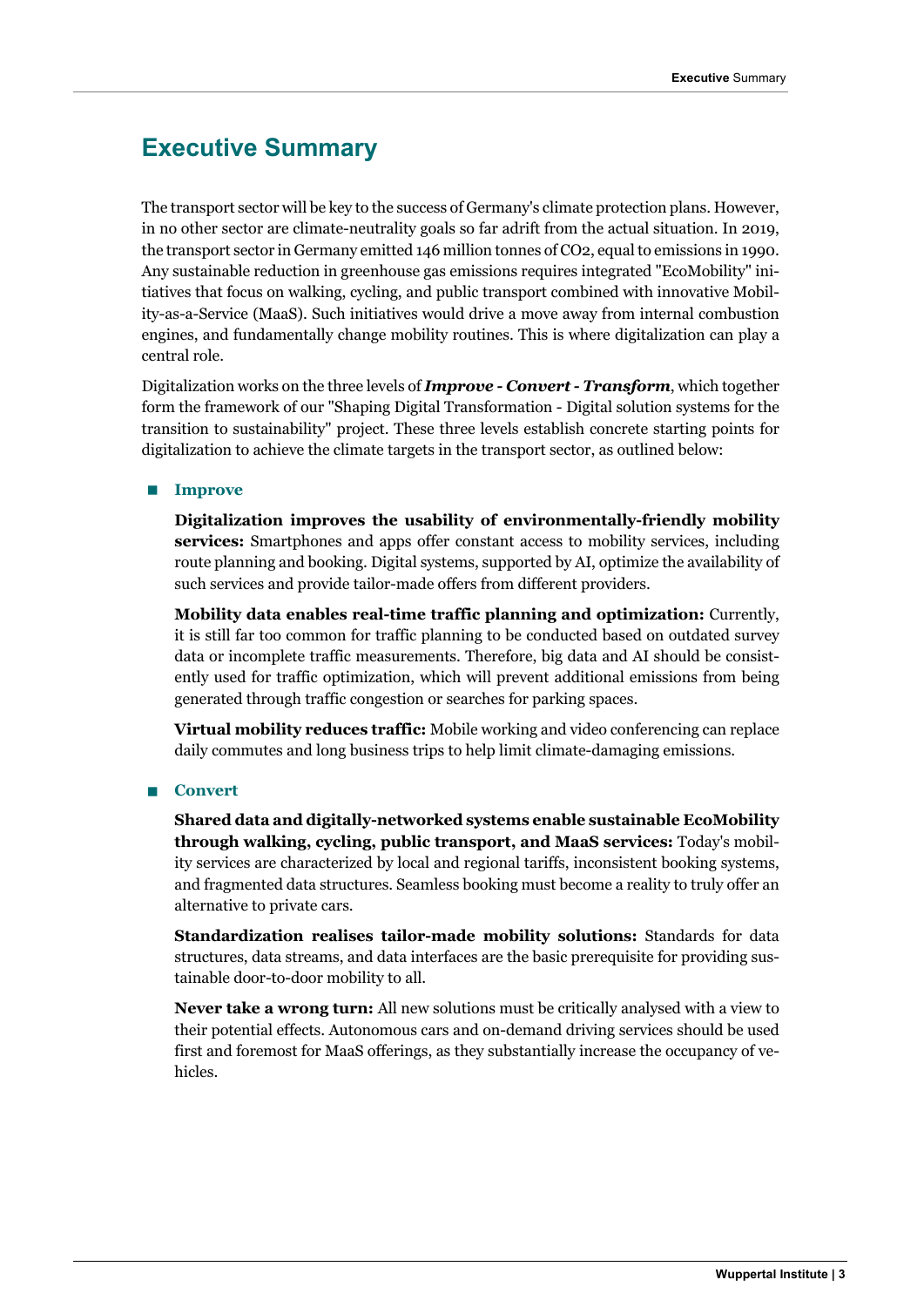#### n **Transform**

**Digitalization coordinates a transport transition:** The comprehensive transformation towards sustainable EcoMobility must be planned over the long term and controlled dynamically. This requires up-to-date and detailed data, the ability to analyse and develop models, the capacity to assess and forecast the effects of related measures, and the agility to promptly manage changes to complex mobility systems in smart cities.

**The transition to digital transport requires both fundamental changes to EcoMobility financing and an opposition to the use of private cars:** Ultimately, utilizing the potential of digitalization to transition to sustainable digital transport depends on political framework conditions. Financing for sustainable mobility must be strengthened, while subsidies must part with the current small-scale and fragmented approach they have to public transport. Aside from providing an attractive alternative, concrete measures must be taken to reduce the existing privileges enjoyed by private car traffic and allocate road space and financing to the transition to sustainable transport.

The positive effects of digitalization within the "Improve" level are already being seen in many individual cases, however, consistent scaling is required to unlock its full potential. The "Convert" level showcases much potential that can be unleashed through the networking, integration, and standardization of mobility offers. There is still considerable demand regarding this level, but only the consistent support of political entities will lead to the systemic effects of digitalization developing into new offers, business models, and standards. It is crucial that the financial and regulatory guidelines for ramping up EcoMobility align with simultaneous and gradual restrictions on private car traffic. To eventually achieve profound changes at the "Transform" level, a fundamental rethink will be required in terms of both politics and society. Digitalization is also a prerequisite for politicians to define strategies and establish a new culture of mobility that questions routines and status symbols.

Development prospects are noticeable, and the tasks that the new federal government needs to tackle are clearly defined. The agreement between the three parties of the so-called traffic light coalition, presented on 24.11.2021, rises to new challenges and notes the need to "...use the 2020s to usher in a new start for mobility policies and enable sustainable, efficient, barrierfree, intelligent, innovative, and affordable mobility for all." Some key points of this study are specifically named, such as the provisioning of mobility data, further development of the mobility data space, promotion of digital mobility services, and intermodal links, as well as longterm strategies for autonomous and connected driving in regards to public transport.

To ensure the successful and comprehensive transition of transport to sustainable mobility, the coalition agreement must contain measures that are specifically developed, correctly supplemented, and actively implemented. This report aims to provide impetus for this transition and for a climate-friendly and sustainable transport transformation in Germany.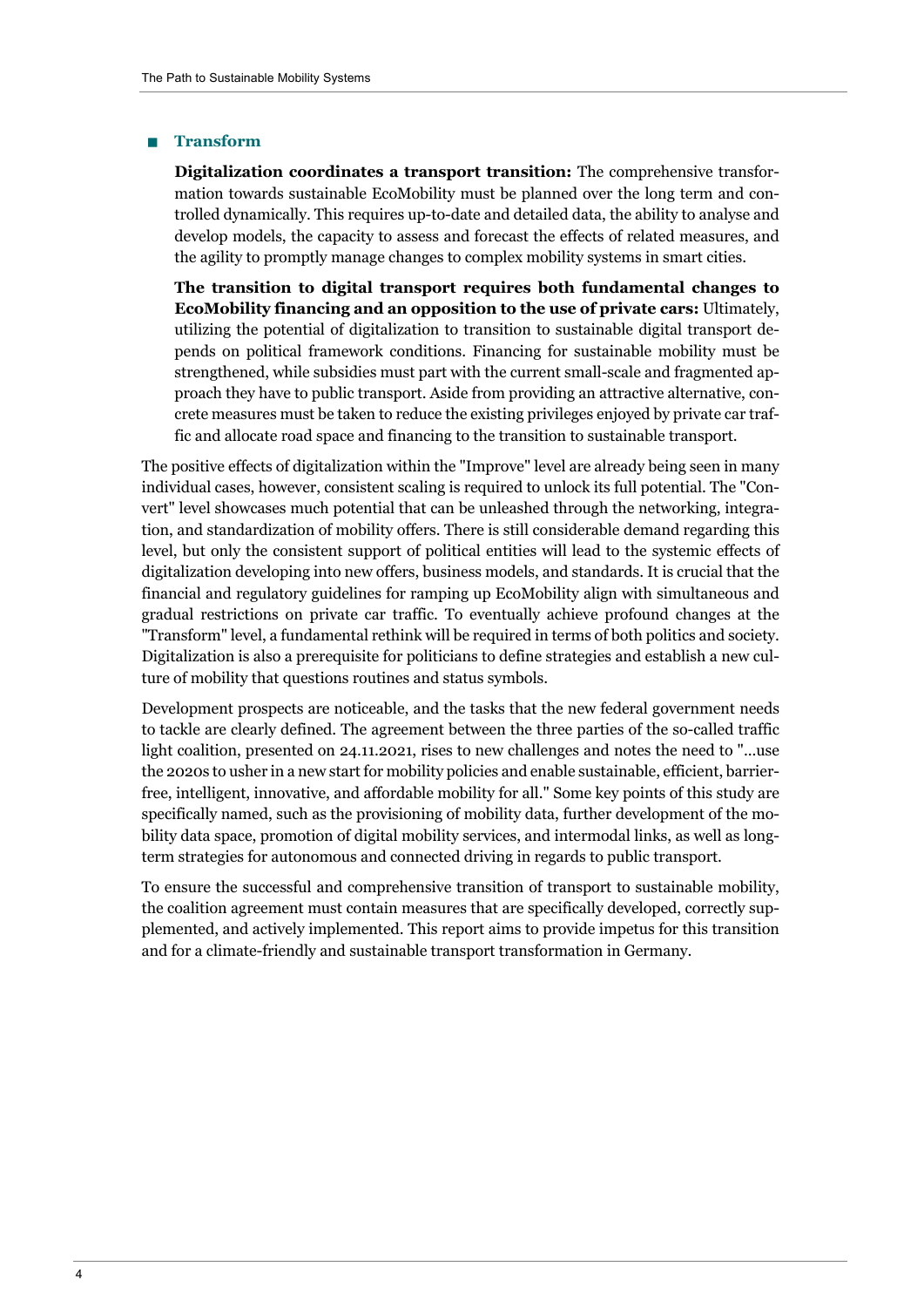# **Table of Contents**

| 3<br><b>Executive Summary</b>                                                                                           |                                                                                                          |    |  |
|-------------------------------------------------------------------------------------------------------------------------|----------------------------------------------------------------------------------------------------------|----|--|
| <b>Table of Contents</b><br>5                                                                                           |                                                                                                          |    |  |
| <b>Abbreviations</b><br>6                                                                                               |                                                                                                          |    |  |
| <b>Acknowledgements</b><br>$\overline{7}$                                                                               |                                                                                                          |    |  |
| <b>Introduction</b><br>8                                                                                                |                                                                                                          |    |  |
| 10<br><b>Background and challenge</b>                                                                                   |                                                                                                          |    |  |
| 12<br>Vision for the future                                                                                             |                                                                                                          |    |  |
|                                                                                                                         | Improve: Digital applications can enhance mobility systems                                               | 14 |  |
| Thesis 1:                                                                                                               | Digitalization can improve the accessibility and quality<br>of existing transport systems                | 14 |  |
| Thesis 2:                                                                                                               | Mobility data can facilitate traffic planning and control                                                | 16 |  |
| Thesis 3:                                                                                                               | Virtual mobility can reduce traffic volume                                                               | 17 |  |
| Convert: The framework for new development must focus on<br>19<br>integration, specialization, and framework conditions |                                                                                                          |    |  |
| Thesis 4:                                                                                                               | Integrated, cross-domain services will enable full<br>EcoMobility                                        | 19 |  |
| Thesis 5:                                                                                                               | Nationwide MaaS rollout must be based on clear<br>standards                                              | 21 |  |
|                                                                                                                         | Thesis 6: Poorly directed digital applications can undermine<br>mobility transitions                     | 23 |  |
| Transform: Comprehensive external support will be needed to facilitate<br>transition<br>25                              |                                                                                                          |    |  |
| Thesis 7:                                                                                                               | EcoMobility will require restructured financing models                                                   | 27 |  |
| Thesis 8:                                                                                                               | Regulatory support will be needed to encourage<br>individual transitions away from private car ownership | 28 |  |
| <b>Conclusion</b>                                                                                                       |                                                                                                          | 30 |  |
| <b>Bibliography</b><br>32                                                                                               |                                                                                                          |    |  |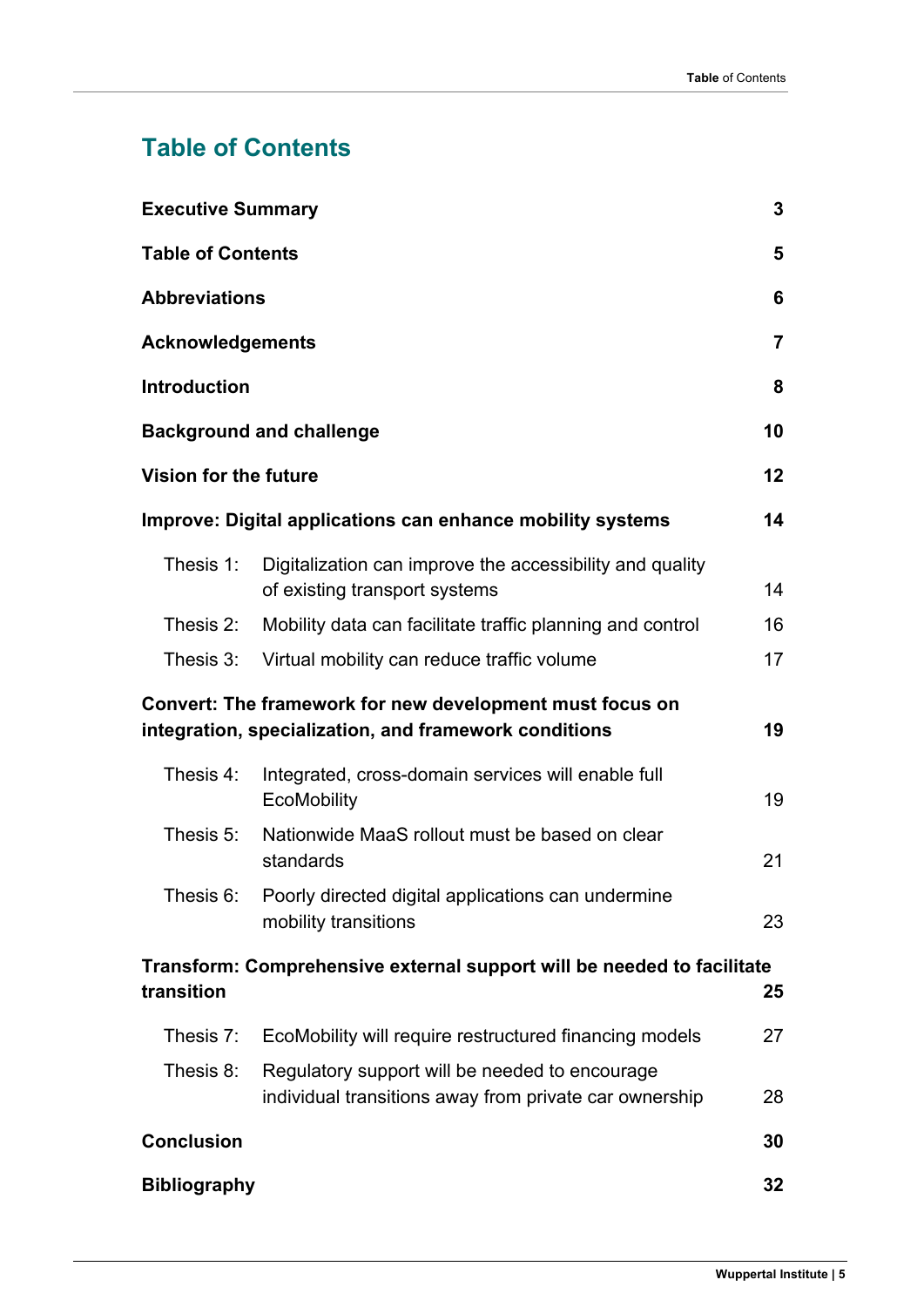# **Abbreviations**

| AI         | Artificial Intelligence          |
|------------|----------------------------------|
| MaaS       | Mobility-as-a-Service            |
| <b>MDM</b> | <b>Mobility Data Marketplace</b> |
| MPT        | Motorized private transport      |
| <b>NFC</b> | Near Field Communication         |
| OPFX       | <b>Operating Expenses</b>        |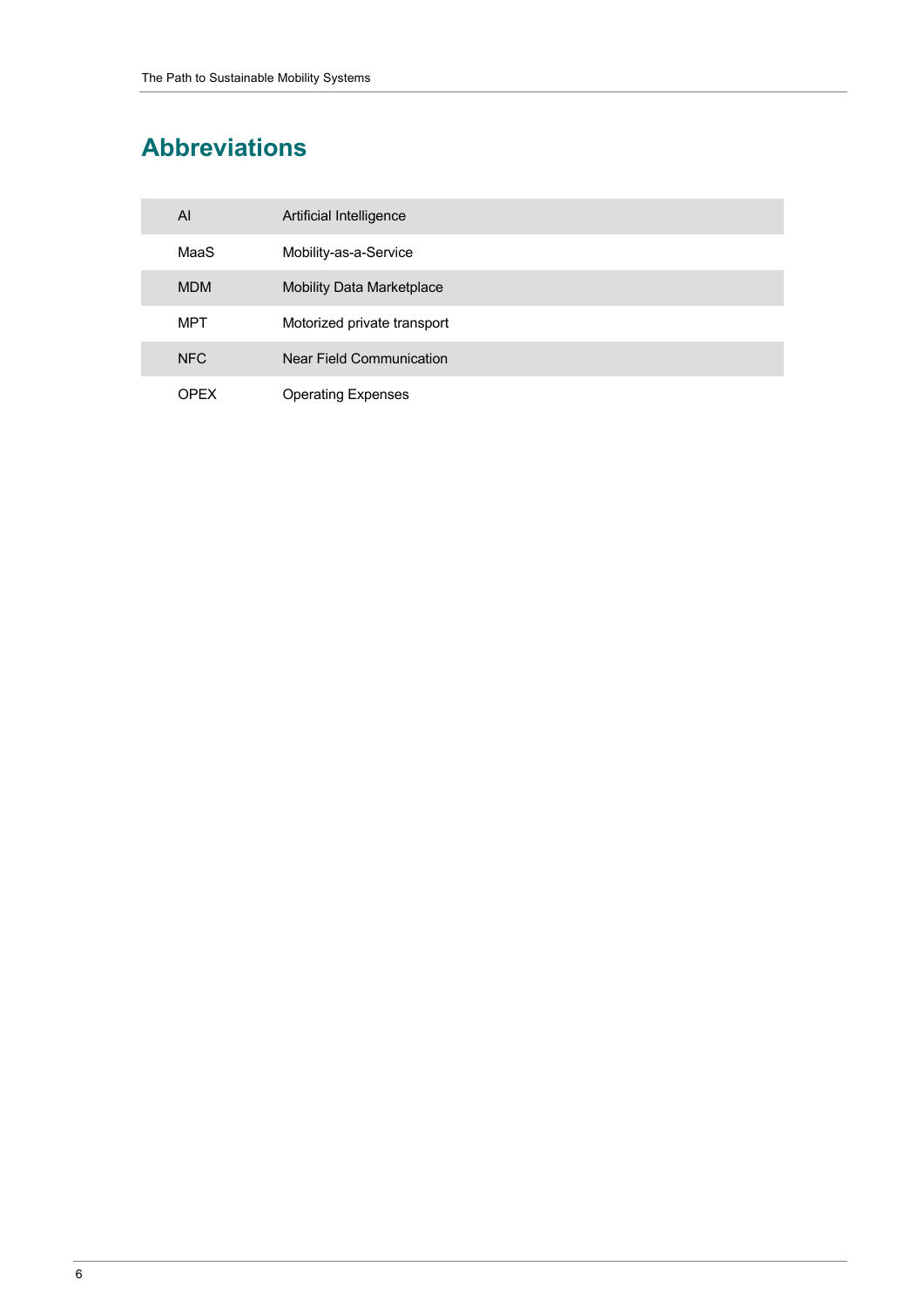### **Acknowledgements**

The authors would like to thank all those who participated in the "Digital Transformation for a Mobility Transition" workshop on 29.09.2021. Their ideas and discussions served as the foundation for this report. Participants: Dr. René Arnold (Huawei), Christian Berkes (FH Potsdam), Sandro Berndt-Tolzmann (The Federal Highway Research Institute), Dr. Jutta Deffner (Institute for Social-Ecological Research), Dr. Jürgen Gies (German Institute of Urban Affairs), Markus Jackenkroll (Local Transport Ltd. Baden-Württemberg), Alexander Kaas Elias (Automobile Association Germany, "Verkehrsclub Deutschland"), Katharina Klaas (Automobile Association Germany, "Verkehrsclub Deutschland"), Gregor Kolbe (The Federation of German Consumer Organisations) Philipp Kosok (Agora Transport Transition, "Agora Verkehrswende"), Benedikt Lahme (door2door), Prof. Dr. Stephan Rammler (Institute for Future Studies and Technology Assessment), Daniel Rieger (Nature And Biodiversity Conservation Union Germany), and Dr. Christian Schlosser (Federal Ministry of Transport and Digital Infrastructure). From the Wuppertal Institute: Dr.-Ing Stephan Ramesohl, Alyssa Gunnemann and Joscha Wirtz (Research Area Digital Transformation), and Thorsten Koska and Paul Schneider (Research Area Mobility and Transport Policy).

The authors of this publication are solely responsible for its content.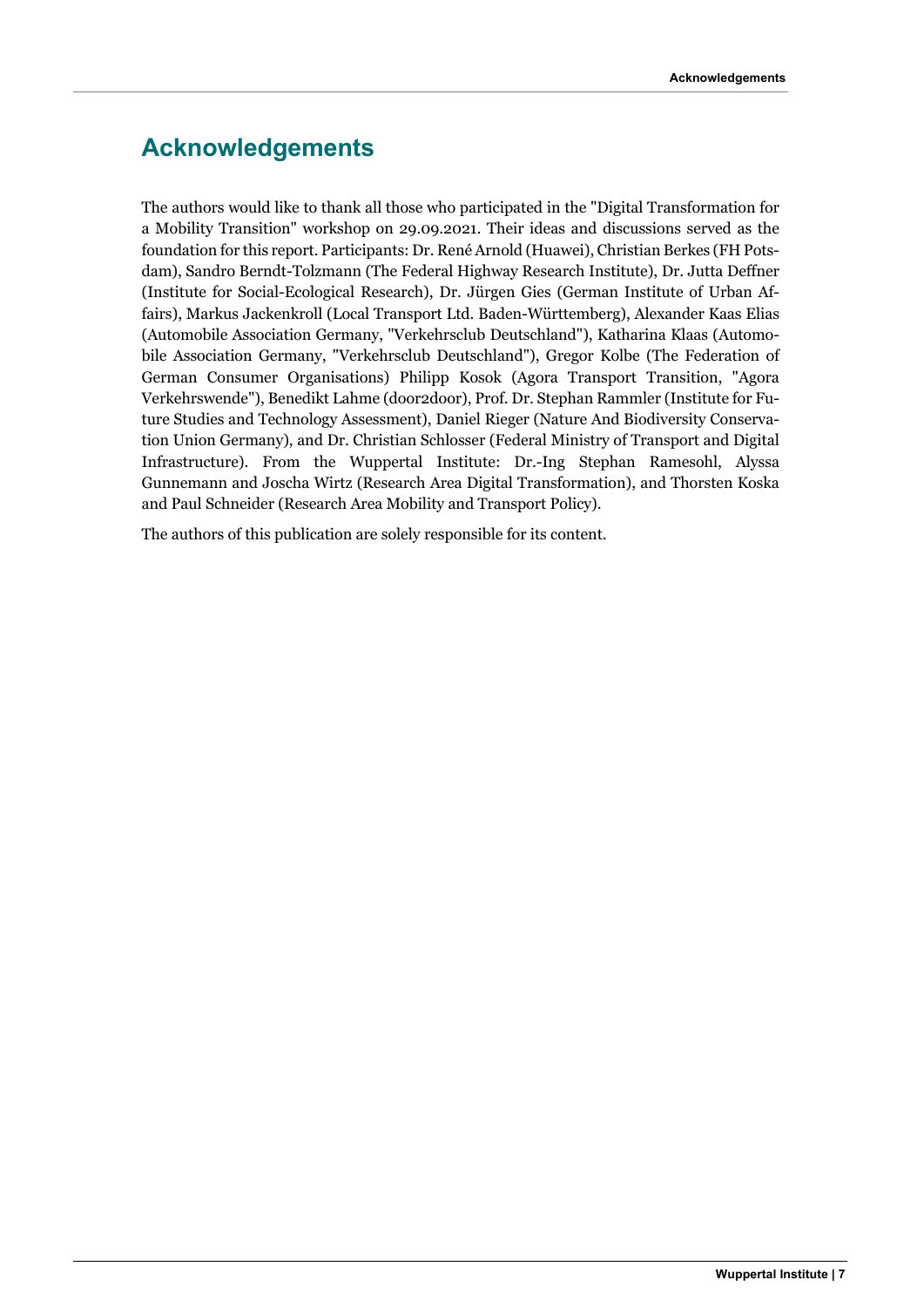# **Introduction**

The European Union has set the ambitious target of achieving climate neutrality by 2050. In April 2021, Germany's Federal Constitutional Court called for politicians and the new Federal Government to more effectively and quickly work to achieve this goal, making it their chief focus. Climate protection and the search for paths to a climate-neutral future will be central topics in the coming years.

This is overshadowed by strict time constraints, meaning that efforts to reduce greenhouse gas emissions must be significantly accelerated to achieve Germany's individual target of climate neutrality by 2045. Profound changes to the ecological system are on the horizon for all key areas of the economy and society – the so-called "transformation arenas".

Digitalization is a precondition for the success of these changes. Digital technologies and applications will make it possible to improve current procedures, processes, and structures **(Improve)** and take the first steps towards the new orientation of business models and framework conditions **(Convert)**. Meanwhile, digitalization must be used to further transform the economy and create value, while supporting the ecological reorientation of society and lifestyles **(Transform)** (Figure 1). As the last of these three levels is vital to the success of ecological change, it must be a point of focus within debates. The three levels of impact are interlinked, influence each other, and must be addressed through a holistic approach.

It is vital to tap into the short-term potential of optimization today, while beginning to shape the conditions for deeper change in the structures and framework of the economy and society.



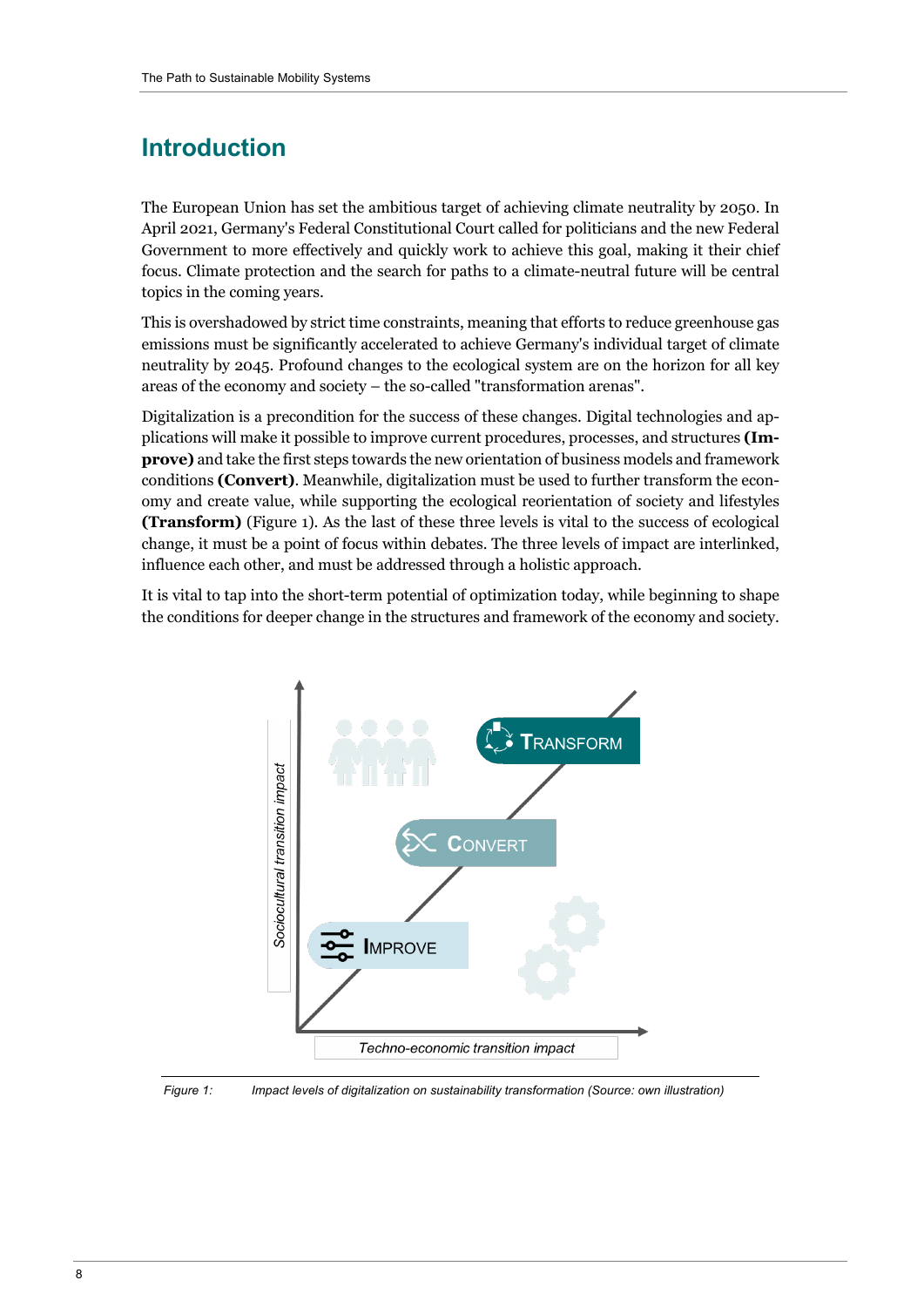This is where the "Shaping Digitalization - Enabling Transformation to Sustainability" project comes in on behalf of Huawei Technologies Germany. Within this project, we aim to highlight and discuss the opportunities that digitalisation can bring to Germany. In particular, we will discuss three exemplary areas of ecological transformation where action is necessary: mobility, circular economy, agriculture and food (Wuppertal Institute, 2021).

This report addresses the first action field (mobility) which is considered a "transformation arena" with special challenges. In the transport sector, there is a particularly large gap between the stagnating status quo of greenhouse gas emissions, foreseeable trends, and the politicallydefined sustainability goals. In the following text, the tasks required to achieve the climatefriendly transformation of passenger transport are outlined and translated into a target picture of intelligent, networked, attractive, and climate-friendly EcoMobility.

This target is only attainable with the help of digitalization. Digital technologies, new business models, and social innovations must be combined, supported by a transport policy that sets the framework conditions and incentives required to achieve this goal and creates conditions for digital solutions to be effective. Action must be taken.

The current report aims to provide an impetus to pursue this path and provide new stimuli for a climate-friendly and sustainable mobility transition in Germany. The report is based on the results of an interdisciplinary workshop entitled "Digital Transformation for a Mobility Transition" that was joined by experts from the research, civil society, and public authority domains, as well as from private companies (see Acknowledgements). The workshop discussion focused on current research findings regarding the political, organizational, and technical framework conditions for an ecologically-effective and socially-balanced mobility transition.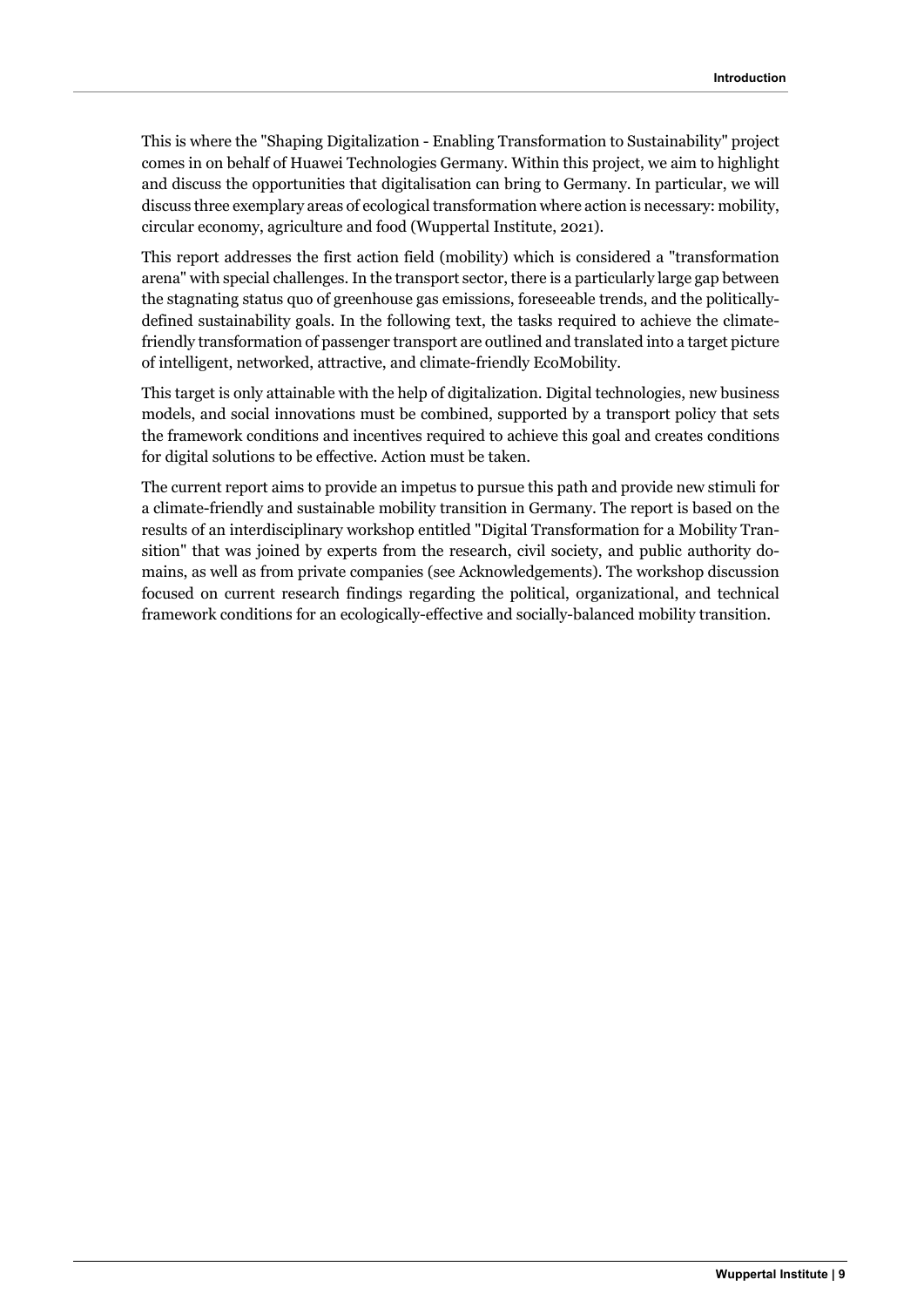## **Background and challenge**

Currently, the transport sector is responsible for around 20% of Germany's greenhouse gas emissions. This share has increased slightly in recent years because, unlike other sectors, the transport sector has not contributed to climate change since 1990. This needs to change. The updated Climate Protection Act defines a clear pathway for this sector to reduce its greenhouse gas emissions from the 164 million tonnes seen in 20191 (UBA, 2021) to 85 million tonnes in 2030 (BMU, 2021), and then towards carbon neutrality in 2045.

The unique effects of the COVID-19 pandemic meant that the sector temporarily met its targets in 2020. However, the current projection report commissioned by the German government, based on an EU regulation on the development of greenhouse gas emissions in individual sectors, offers little hope for the coming years. Based on the measures adopted in the summer of 2021, CO2 emissions are only expected to fall by 23 percent by 2030, compared to 1990 (Repenning et al., 2021). This indicates that currently planned and implemented measures will not even be enough to achieve half of the target set out in the Climate Protection Act. In contrast to this gap between the target and projections in the transport sector (52% of the target will be achieved), other sectors like energy (75% target fulfilment), industry (82%), building (84%), and agriculture (89%) delivered much better performance (own calculations based on UBA, 2021 and Repenning et al., 2021).

In short, no other sector is further from achieving its objectives than the transport sector. The interim goal of almost halving emissions within a decade highlights the scale of the challenge, which will be achievable only through the fundamental transformation of the transport system.

Within this transformation, the key focus will be on passenger transport, which accounts for the largest share of transport-related greenhouse gas emissions in Germany, at over 60% (Sach et al., 2021). In addition, roads and vehicles require land and resources that have further environmental consequences.

Therefore, achieving climate protection targets will largely depend on the success of our endeavour to set the course for significant emission reductions in road transport over the coming years. This task is becoming increasingly urgent, as the level of CO2 emissions remains worryingly stable: extensive improvements to engines and exhaust gas cleaning in recent years that would reduce emissions have been more than offset by a trend towards larger vehicles and increases in traffic. As a consequence, CO2 emissions from the transport sector were 146 million tonnes in 2019, exactly the same as in 1990 (BMU, 2021), while absolute CO2 emissions from passenger transport increased by as much as 5.1 % between 1995 and 2019 (UBA, 2021). Within the transport sector, passenger transport accounts for almost two-thirds of emissions, while freight transport accounts for around one-third. Therefore, this report focuses on the challenges and solutions related to passenger transport.

––––

<sup>&</sup>lt;sup>1</sup> In 2020, emissions from the transport sector were 145 million tonnes, slightly below the target of 150 million tonnes (Federal Government, 2021). However, 2020 figures were strongly curbed by traffic restrictions brought about by the COVID-19 pandemic. Therefore, 2019 emissions are used in this report for reference.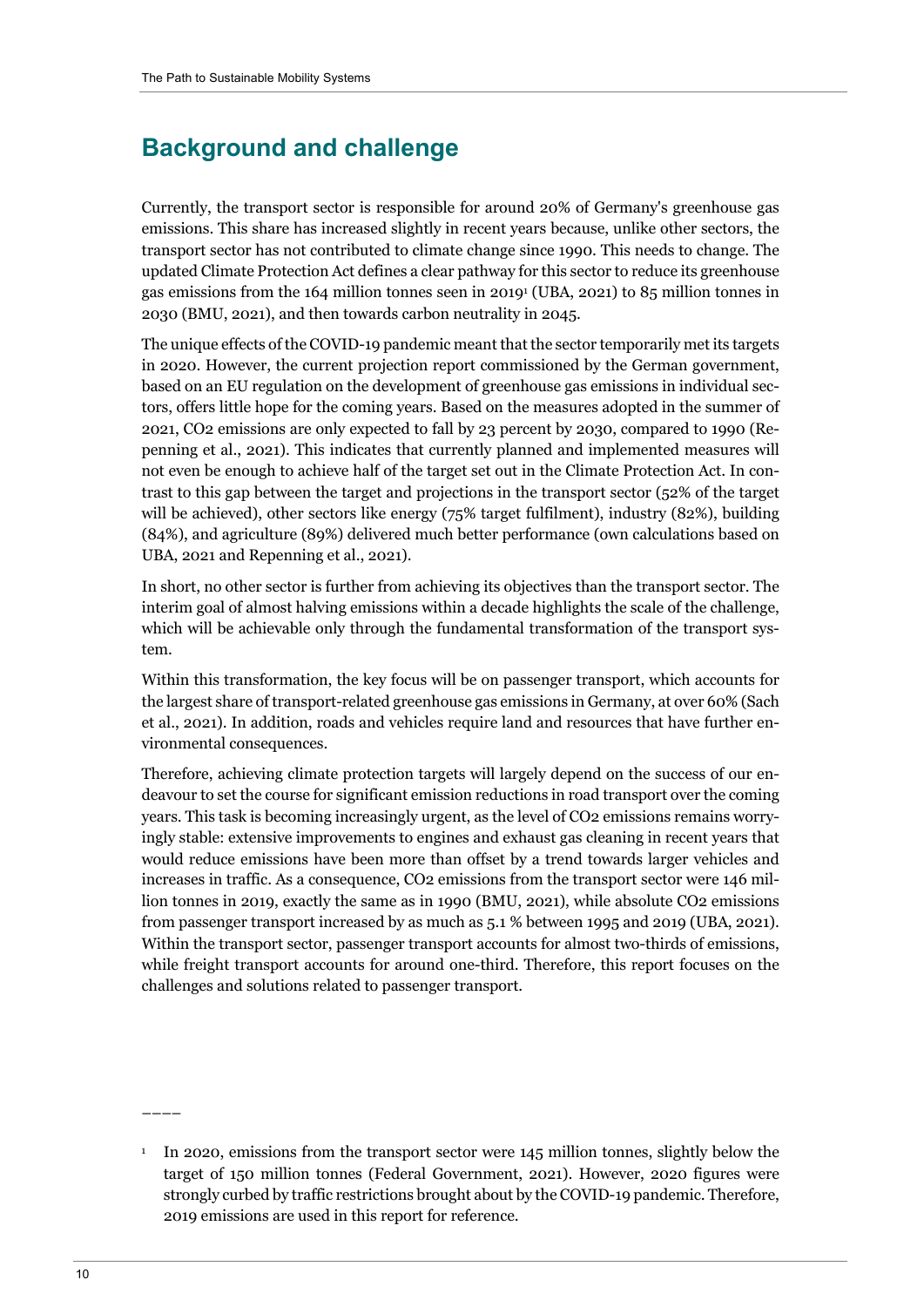The ultimate goal is a comprehensive mobility transition (Hochfeld et al., 2017; Hennicke et al. 2021) that is based on three strategic pillars:

- First, it is necessary to **reduce total traffic**, meaning that the number and length of traffic routes must also be reduced. This can be achieved by using space more efficiently and utilising virtual mobility. For example, by replacing rush-hour traffic and business trips with home offices and digital meetings.
- **n** Second, it will be necessary **to shift from modes of transport that harm the environment to EcoMobility**, such as walking, cycling, public transport, and flexible sharing solutions. Achieving this will require increasing the attractiveness of EcoMobility, particularly compared with private cars, and taking actions to improve its userfriendliness such as providing digital services for easy travel planning and booking.
- n Third, it is vital to **improve modes of transport**. In addition to increasing efficiency, changing the way that vehicles operate will be indispensable. In the passenger transport sector, for example, this can be achieved by switching to battery electric vehicles and ensuring their intelligent integration into power systems. Smart grids are the basic prerequisite for this.2



*Figure 2: Key points for sustainable mobility in passenger transport (Source: own illustration)*

A mobility transition that aims to achieve climate targets, within the framework of short implementation deadlines, will need to fundamentally transform mobility systems that, so far, have been highly automotive-centric. Achieving this will require a combination of the aforementioned strategies. Therefore, a mobility transition is a major economic and social undertaking, as more than 1 million people work in the transport sector in Germany. Many jobs are linked to the automotive industry, and large numbers of people currently still rely on cars.

<sup>2</sup> Switching to electric mobility will not solve the problem alone. This is because the energy requirements of approximately 18.4% of current net electricity generation would substantially prolong the need to use fossil fuels and increase political dependence on gas supplies (Schmidt, 2020).

––––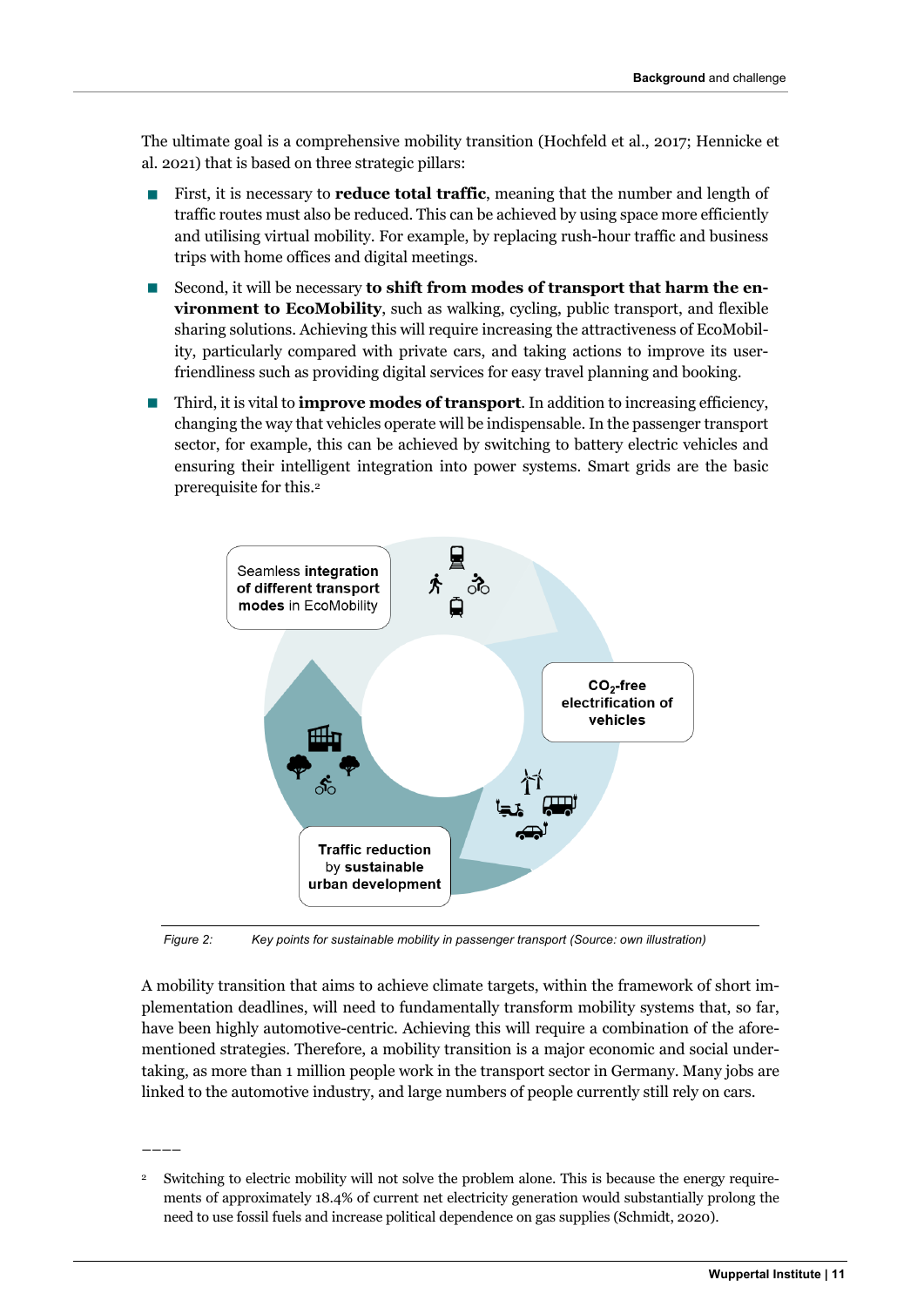It should be noted that the situation differs greatly between rural and urban areas. In urban areas, there is often easy access to public long-distance transport, sharing services, and MaaS services that are provided by private actors. However, such alternatives are still in their infancy in the countryside. The rural population is significantly disadvantaged by its current dependence on private cars. In rural areas, people without cars, children and adolescents, and visually impaired people can all experience substantially restricted freedom of movement due to a system that is designed around private cars. Cyclists and walkers are both at a disadvantage compared to those who use cars, as they have less available space and often have to deal with patchy and unsafe cycle paths and footpaths. Therefore, they are particularly at risk of accidents, often making cycling and walking even more unattractive. In addition, the health of socially- and economically-disadvantaged populations living in residential areas is commonly damaged by particulate matter and noise pollution (UBA, 2020). A sustainable mobility transition promises to improve quality of life and mobility for all in these areas.

### **Vision for the future**

The transformation task is clear: we need **an intelligent transport system that provides climate-friendly transport services**. In addition to traffic prevention and a shift to electric, it is vital that motorized private transport (MPT) with private cars, is shifted as far as possible towards EcoMobility through climate-friendly mobility offers. For example, improved and better-developed interactions for walking and bicycle traffic, more punctual public passenger transport, and high-performance long-distance rail.

Such transport services require flexible support that can cover the "last mile" of routes where public transport is not available. This can be achieved either with tailor-made sharing offers for various vehicles, including e-scooters and (cargo) bicycles, or through flexible on-demand ride pooling offers. Both combine the advantages of individual and collective mobility by offering the convenience of short-distance journeys or, depending on the design, door-to-door services and reducing the negative effects related to the use of vehicles (Bauer et al., 2020; Purr et al., 2020).

Such digitally networked services can fulfil various functions that can currently often only be provided by one's own car due to a number of factors. For example, ride pooling services commonly only cover routes in sparsely populated areas or on the outskirts of cities, and buses and trains can run sporadically, particularly late in the evenings or at weekends. However, new services will allow comfortable transport to be quickly and easily arranged, even making it suitable for travelling with small children. Sharing offers will help to reliably manage occasional trips without your car, such as going to the store, visiting relatives, or journeying to the local park. It will be simple to use a rental bike in the evening to travel home or to a train station, or use a shared cargo bike for bulk purchases.

To make all these means of transport feasible and attractive, it will be necessary to have seamless travel chains "from a single source". After all, a key perceived advantage of private cars is that they do not need to abide by timetables, complicated transfers, or waiting times to get from A to B. For transport services to offer a comparable experience, mobile stations should serve as mobility hubs that provide transfer options between modes of transport, as well as integrated apps and booking platforms. This will ensure the user receives simple information and that booking a route is a smooth process, regardless of the number of respective individual providers.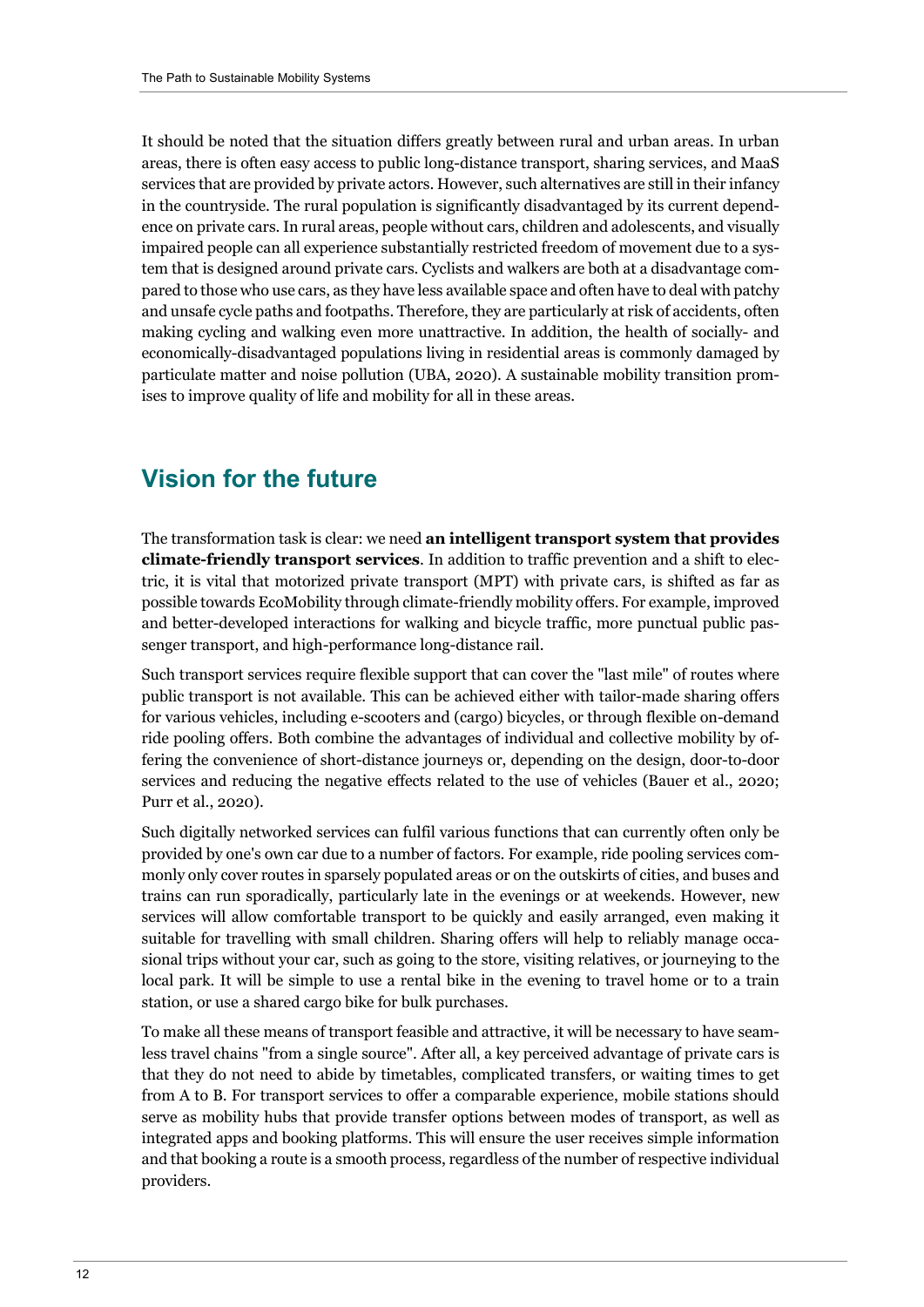Digitally condensed and integrated "EcoMobility" will make it possible to travel in both cities and rural areas without owning a car, by creating a transport system that matches the experience and efficiency of private cars.

The public transport system, which currently offers only basic mobility, in the sense of basic services that cater to general interest, will become a fully-fledged alternative to owning a car and thus encourage people to move away from private cars. Therefore, the key is not just to offer services like school buses in the morning and afternoon, but to provide mobility services throughout the day with tailor-made routes, timetables, and frequencies. Once the foundation is laid for this comprehensive alternative, it will be possible to negate the advantages of private cars. Only through a push-pull strategy that highlights the attractiveness of sustainable transport and undesirability of non-sustainable transport, can a mobility transition be implemented effectively.

A key challenge is the quick, reliable, coordinated, and low-cost construction of new mobility systems, while accounting for the needs of different groups within the population, such as old and young, urban and rural, with and without children, and high and low income.

This is where digitalization must begin. In concrete terms, the digitalization of the transport sector needs to enable environmentally-friendly offers and solutions that are on a whole new level, and match or even surpass the experience offered by private cars. The goal is to create new mobility offers that are functionally equivalent and socially accepted. This is the only way to achieve the necessary dissemination and scaling of the offers. In addition to novel on-demand and sharing offers, it is crucial that various offers from public and private mobility service providers can be comprehensively combined into the systems and are designed to be userfriendly.

In the spirit of the integrated approach *Improve – Convert – Transform*, the following chapters outline the possibilities and obstacles related to the use of digitalization for a comprehensive mobility transition.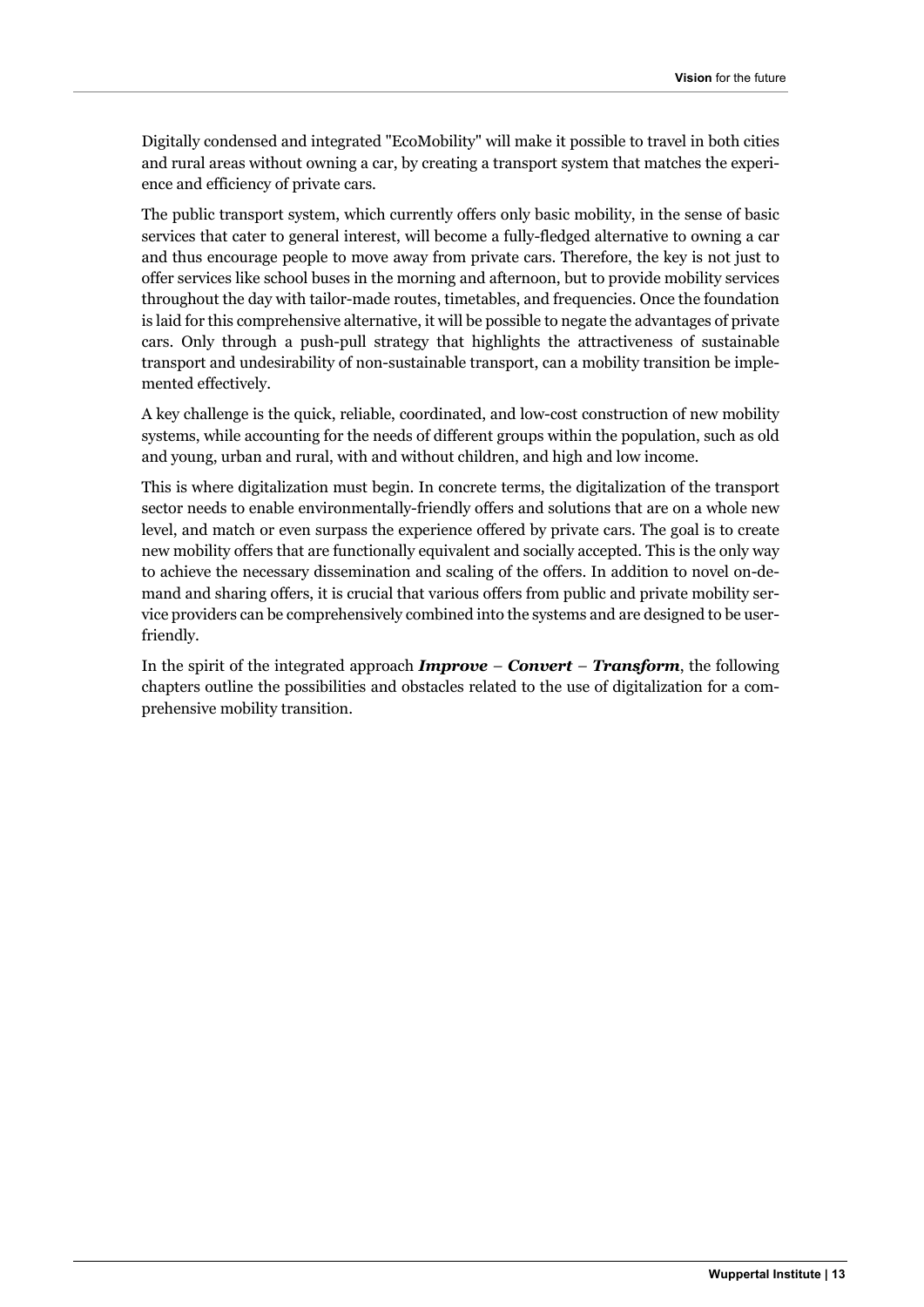# **Improve: Digital applications can enhance mobility systems**

Today, the prevalence of smartphones and the mobile Internet is enabling the improvement of many mobility-related processes. These improvements are laying the foundation upon which new business models and framework conditions, as well as comprehensive social change, can be built on. The following three theses detail how much digitalization has already changed the mobility sector. Each thesis also examines options for improvement that remain unexplored but can be quickly turned to an advantage as so-called "low-hanging-fruit".

The following information focuses first on the optimization of existing mobility systems, then considers planning processes, which are fundamental to the structure of the supply side of these systems. Finally, the need for travel –the demand side – is discussed, as well as how the efficient use of travel time is being transformed by digital developments.

#### **Thesis 1: Digitalization can improve the accessibility and quality of existing transport systems**

Publicly accessible mobility services are already greatly benefiting from the spread of smartphones, the mobile internet, public Wi-Fi, and easy-to-use apps. Compared to when travel was planned mainly through analogue timetables or visits to travel agencies, the mobile Internet and digital user interfaces offer incomparably better information and booking options. It is easier than ever to plan, book, or reschedule trips in advance, and the number of people taking advantage of this is always on the rise. For example, in recent years the number of train tickets booked via mobile phone in Germany has increased exponentially (Figure 3). New technologies are breaking down barriers to the use of traditional public transport and enabling easier handling of changes to planned itineraries caused by factors such as delays or cancellations.



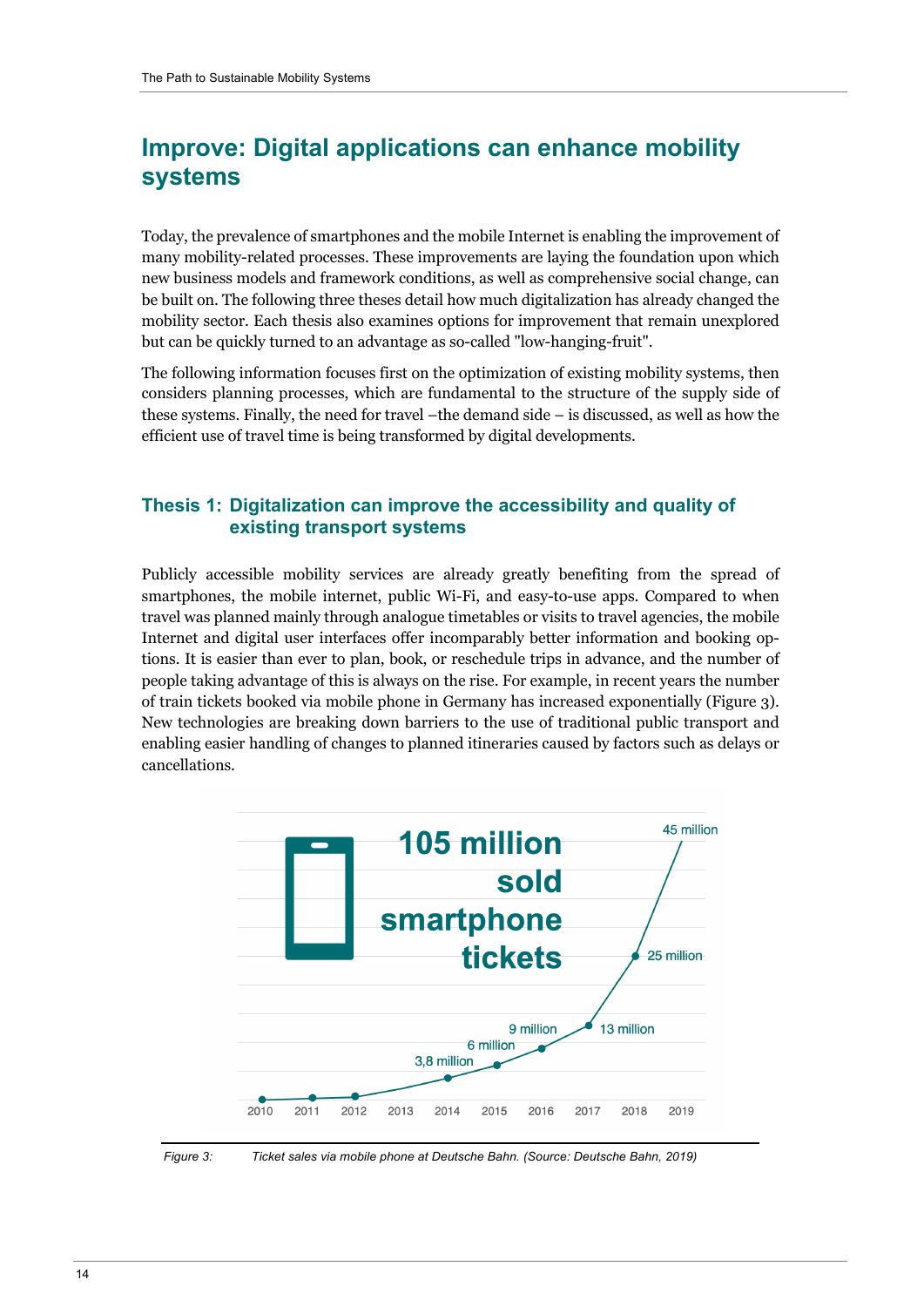In addition, information systems have been introduced in parallel by numerous mobility providers, which utilize data exchanges based on API interfaces and Open Data, enabling intermodal travel chains. This is possible because real-time information acquisition from different routes as a whole, regardless of location, is now a reality. Some mobile service providers are more effective than others in implementing such systems. It is easily conceivable to make improvements to such systems. This is particularly true regarding information offered by transport associations, as they usually exclusively provide services to certain areas and are commonly owned by local authorities, and therefore are not in competition.

Booking and access systems have also now been digitized in some cases. With car sharing, for example, digital access is now commonplace, opposed to the complex analogue technology such as keys and safes used previously. In the cases of bike and e-scooter sharing systems, neither could have been established without user-friendly access through smartphones. Further development potential for low-threshold solutions lies in technologies like QR or NFC codes.

Improving the accessibility and quality of these transport systems is already possible in a number of ways. For example, the convenience of using digitized routing apps and timetable information can be further increased based on individual user profiles. This would mean accounting for factors like individual speeds when walking or cycling and routine stops at certain locations. Such considerations can then drive the further optimization of travel chains and enable even more convenient services.

Therefore, data can improve offers. However, it must be remembered that not all potential users are currently covered by such offers or data. Currently, MaaS services are mainly used by younger, male people who have moved to urban areas (Rambol Mobility, 2021). This is not primarily down to the divergent use of modern technology by gender, but due to different user profiles (e.g. transporting children) and different perceptions of social and physical risks (ibid.). The use of new technology, which is perceived by many as complex, varies in terms of age and milieu. Therefore, making such technology easier to access and use would help reduce barriers faced by many people and reach wider social groups. This means that as new products and infrastructures are developed, existing database must be critically questioned and enriched with information from underrepresented social groups.

The key task is to create incentives for the development of inclusive MaaS services and offers that are suited to the broader population, such as discount rail tickets. Broader integration of payment options will also make digital mobility services more accessible for people without credit cards, PayPal accounts, and so on.

Accessibility must therefore be broadly considered. Currently, numerous physical and digital systems are not yet accessible to people with disabilities. Digitalization can help to alleviate this by informing people with limited mobility about the accessibility of physical systems (e.g. the existence of functioning elevators). To this end, image recognition, voice assistance, Easy speech, and text-to-speech systems can make such information more readily available.

Another key aspect for improving the accessibility of EcoMobility is minimizing necessary cognitive effort. The use of public mobility should be intuitive and simple, meaning the fault tolerance of the digital systems is crucial. Searching for destinations can be simplified by including places of public interest within destination databases, while error corrections and the ability to search for nearby or previously-selected destinations should also be integrated. Easier usability also leads to self-reinforcement, as the more often systems are used, the simpler and more standardized the tools, such as QR codes, will become. In addition, as users become more familiar with the processes, barriers are lowered, making it more likely that systems will be used in the future.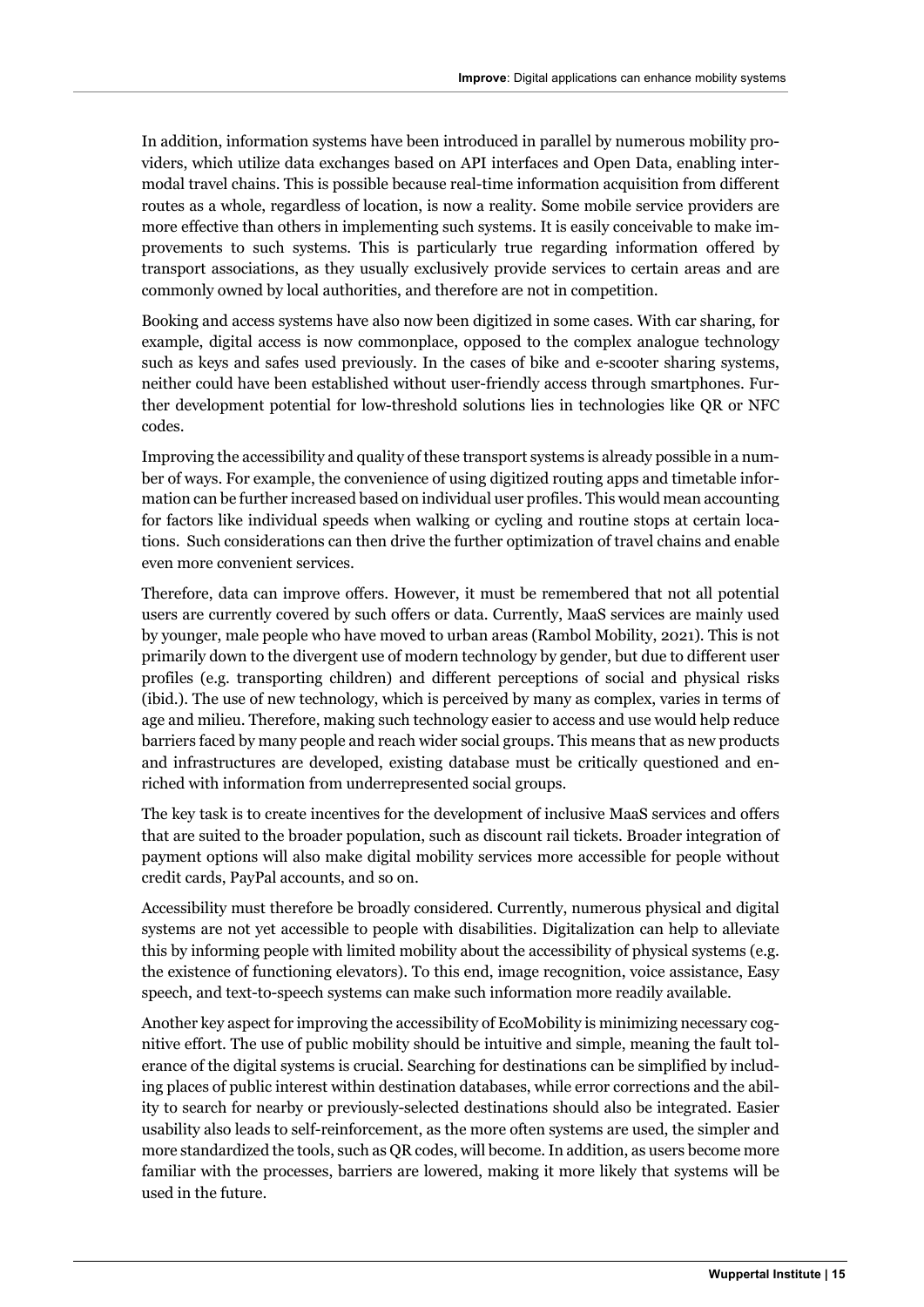Digitalization also enables improvements to foot and bicycle traffic. For example, introducing digital reporting for traffic obstructions caused by incorrectly parked cars would be a step towards increasing safety for pedestrian and bicycle traffic. Some municipalities have already started down this path. Even road defects, damaged public transport stops, or damaged vehicles can be detected and eliminated more quickly through digital reporting systems. Digitallysupported process automation is key to ensuring that requests can be quickly processed without overloading the administration.

Guaranteeing the efficiency of these services, particularly regarding rail passenger transport, is essential for the switch from private cars to public transport. The use of digitized control systems, such as ETCS 3.0 in rail transport, can greatly improve the utilization of existing infrastructure. For example, regarding rail, the digital control and communication of rail vehicles and infrastructure allows trains to operate closer together and more quickly be assigned different roles. This significantly increases the capacity of rail networks and reduces delays, thus improving the overall quality of public transport. At the same time, additional capacity is freed up in the short term to enable supply consolidation and meet rising demands. Within this context, projects that require no or few infrastructural upgrades are particularly interesting, as the lengthy, expensive, and problem-prone construction of additional rail infrastructure can be minimized. These improvements are not imagined, but already a reality. However, this is only currently true in individual successful applications and pilot projects. Therefore, it is clear that the diffusion of successful digital solutions should be encouraged and, where necessary, codified by standards. Thus "low-hanging-fruit" improvements in relation to the accessibility and quality of existing transport systems can be exploited through digitalization.

#### **Thesis 2: Mobility data can facilitate traffic planning and control**

Digital devices and the increasing number of sensors in vehicles provide more high-quality and spatially-precise mobility data than ever before. The navigation services of large digital companies already offer access to real-time data and forecasts of upcoming traffic conditions. However, such data is often not yet being utilized for transport planning. The planning of new traffic routes or comprehensive mobility concepts is still typically based on traffic counts, which are generated based on count stations or surveys that are often years out of date.

Digitalization facilitates higher-quality traffic data in terms of topicality, forecasting, granularity, and analysis. The potential of this must be carefully considered and used far more consistently during traffic planning. For example, it is possible to conduct small-scale and situational evaluations through more focused planning (such as Modal shares). This will enable more demand-oriented planning and more precise evaluations of the implemented changes. In addition, the use of real-time data will allow for dynamic adjustments based on changes in demand (e.g. due to key events or weather conditions). Further optimization of traffic flow, for example by introducing dynamic, EcoMobility-oriented traffic light schedules, is also conceivable within this context.

The advantages are clear, but numerous barriers stand in the way of implementing such solutions. In many cases, municipalities simply lack the personnel and competence to conduct independent data analyses or use the data correctly, even if centralized services are available. In addition, the prices that digital companies, mobile phone providers, or app providers charge for such data is a hurdle for financially weaker municipalities. Ultimately, preparing the data can be incredibly time-consuming and a high-level of caution is required regarding data quality, meaningfulness, and protection (EBP 2017: III). Open-source-data generated by publiclyoperated apps or data that is made available by all operators through appropriate regulations could present a solution.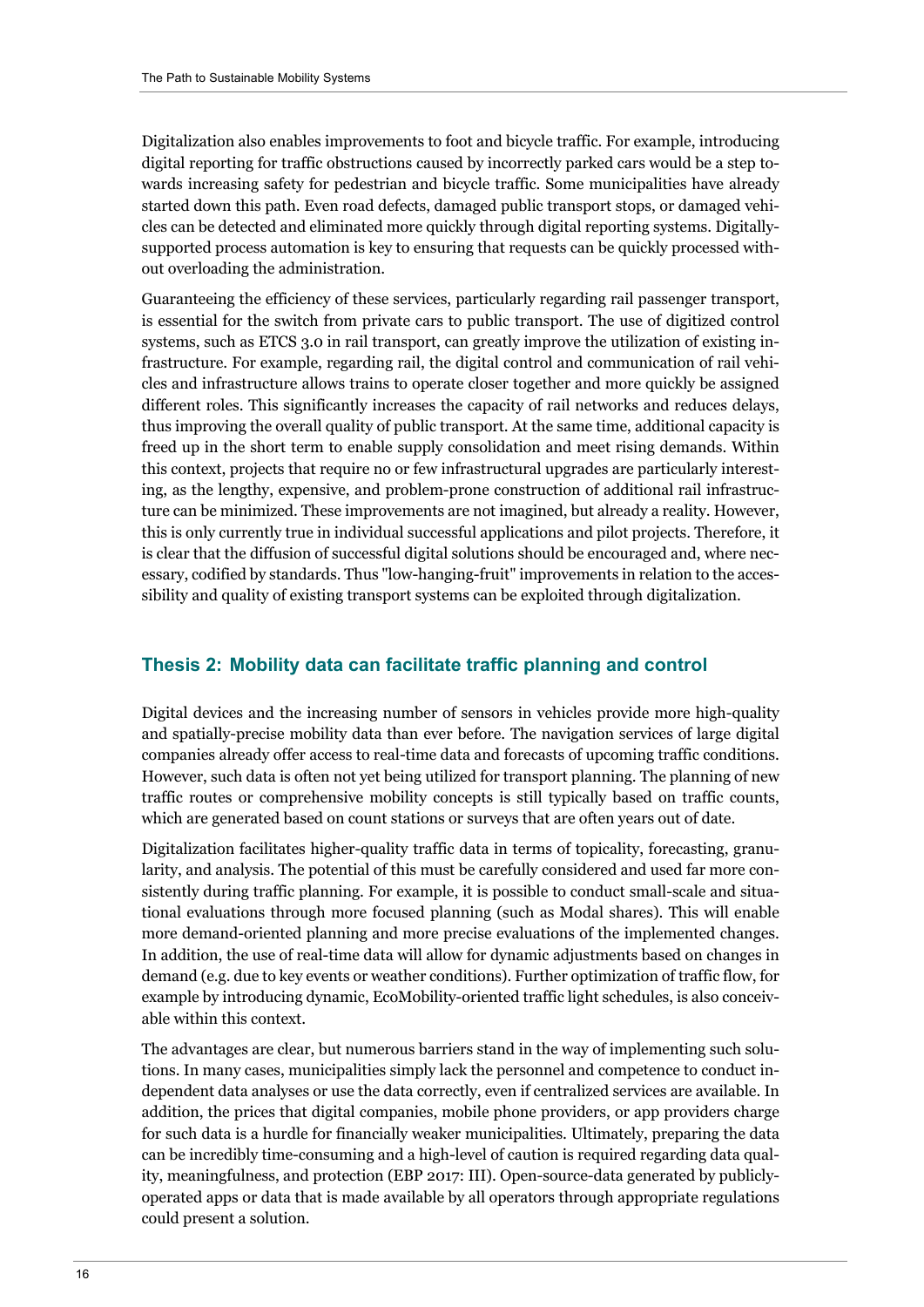The optimization of traffic flows represents another valuable method of applying real-time data. Through the continuous evaluation of traffic flows, and communication between vehicles and infrastructure, traffic control systems can support the efficient utilization of existing resources and reduce congestion. A number of approaches are suitable for this purpose, such as situationally changing the direction of lanes, dynamically changing traffic lights, recommending diversions, and temporarily closing roads, some of which are already in use. It is also conceivable that future vehicle-to-vehicle communication will better support smooth traffic flows and enable denser traffic over short periods without causing congestion. In addition, the amount of traffic searching for parking can be reduced by digital parking management systems, which can control available parking spaces through apps or navigation.

However, these optimization measures represent a double-edged sword – by increasing the capacity of transport infrastructure in the short term, thus reducing the cost of space, additional traffic will be induced in the medium and long term. Therefore, traffic flow optimization has the potential to trigger a rebound effect, similar to how the expansion of roads further increases the attractiveness of automobiles, leading to the larger roads once again becoming plagued by congestion. However, traffic flow optimization could have even farther-reaching effects. In light of this, the key to productively applying the optimization of traffic flows, within a traffic transition, is to ensure it is accompanied by a redistribution of road space at the expense of traffic. Such optimizations will mean fewer lanes and parking spaces and more room for cycling and walking traffic, without disrupting vehicle traffic (cf. Thesis 8).

#### **Thesis 3: Virtual mobility can reduce traffic volume**

Referring to a common saying of energy policy, it could be stated that "the best mobility is that which does not cause traffic." Therefore, this third thesis on improvements in mobility through digitalization focuses on reducing traffic volume, which, considering the triad of Avoiding – Relocating – Improving (Hennicke et al., 2021:233), should always be carefully considered.

Both our mobility needs and how they are met are highly dependent on social conditions. For example, commuting was a very normal part of working life up until the COVID-19 pandemic. Following this, many workers were given more freedom when it came to commuting to and from work. Digital technologies have been enabling increasing spatial and temporal flexibility of work for a number of years, and some groups and companies have long been exploring the related opportunities. However, it took the COVID-19 pandemic to catalyse the dissemination of the skills, technologies, and organizational requirements needed to make mobile work possible on a large scale, such as company agreements and working time regulations. The ways in which these changes benefit a mobility transition are manifold. The most obvious of these is as significant decrease in work-related traffic (Lambrecht et al., 2021). In addition, the conscious use of teleworking during morning or afternoon hours can effectively combat rush hours by gradually reducing and shifting commuter flows over time. Aside from reducing congestionrelated emissions, these changes would help mitigate potential capacity bottlenecks in public transport, which are likely in the event of a broad shift from MPT to EcoMobility. In addition, increasing the temporal flexibility of work will better support commuting by bike, as cyclists who can avoid bad weather with the help of forecasts and telework will not feel the need to travel by car. All related approaches can be promoted under the framework of both operational and municipal mobility management. Within operational mobility, business trips that previously may have been deemed necessary can be replaced by virtual meetings and online conferences, saving on required travel and working time.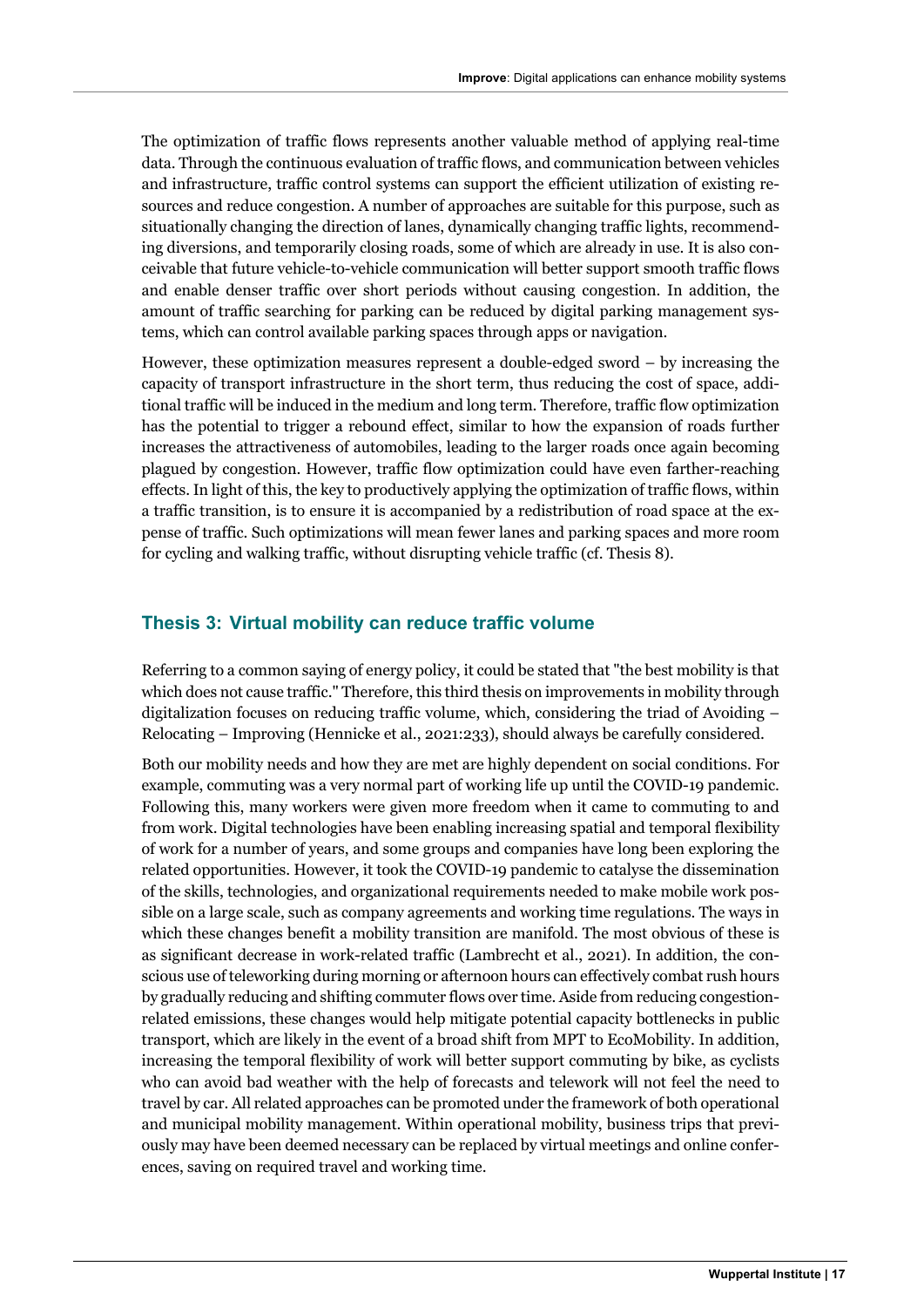However, the potential of digitalization to prevent traffic still extends far beyond work travel. Digital technologies enable day-to-day tasks to be carried out from any location, such as downloading digital prescriptions instead of going to the doctor or conducting administrative procedures over the Internet. These services often require the transfer of intimate data, and so the identification of authorized persons, high levels of data protection, and secure authentication mechanisms, coupled with low-threshold technical access, will be critically important for the success of MaaS offerings. Whether a public service, family physician, employer or providers and users with necessary digital technologies can actively determine traffic reductions and use the results to their benefit, for example, in the context of operational sustainability management or marketing.

Greater attention should also be paid to how time can be used during journeys, which have been transformed by digitalization. In addition to more traditional activities, such as relaxing or listening to music, other activities like working, surfing the Internet, and talking on the phone are all common during travel today. If equipment (fast and secure internet), interiors (power sockets and luggage storage) and atmosphere (calm and private) are all at a certain standard, then the spatial and temporal limitations of working on public transport can be mitigated. This could be a huge advantage for a mobility transition in a number of ways. For example, workers and employers may accept longer journeys via public transport if they know work can be done effectively during travel.

However, the same is true of autonomous vehicles, which do not need to be actively controlled. Therefore, the broad introduction of autonomous vehicles to the private sector is likely to have substantial rebound effects. On the one hand, the advantages of autonomous vehicles could lead to a preference for digitized individual transport over public transport. On the other hand, further applications for private cars will be conceived. For example, there may be scenarios where autonomous vehicles drive around close to their owners' locations for hours just to ensure their availability when parking spaces are scarce. Such rebound effects should be considered in the future during the potential approval of autonomous vehicles. Consideration should also be given to prioritizing autonomous vehicles for use in public transport and ride sharing, in order to achieve the goals of a mobility transition (cf. Thesis 6).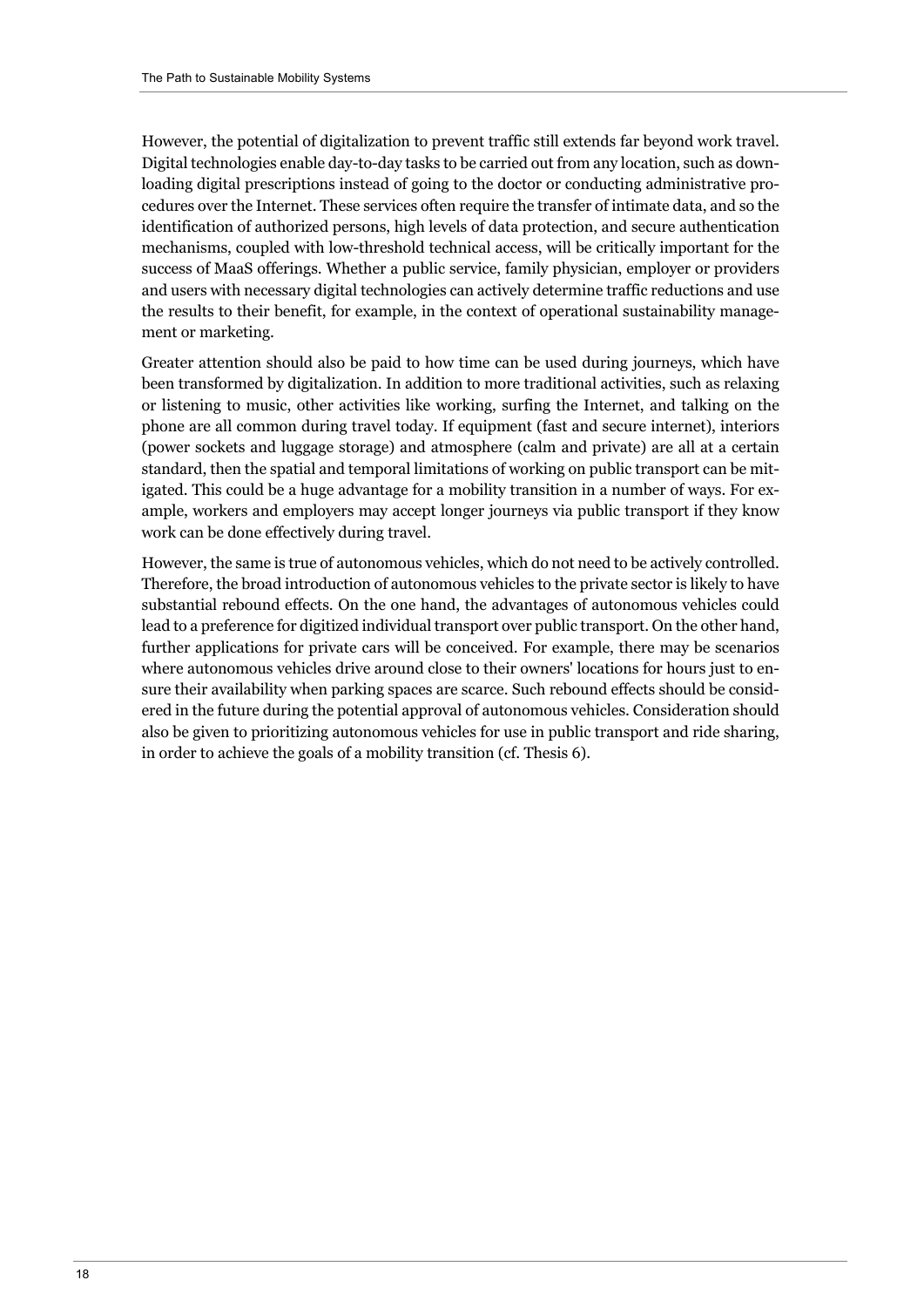### **Convert: The framework for new development must focus on integration, specialization, and framework conditions**

Specific improvements to transport and mobility, through digital applications, will not be sufficient to realize a comprehensive mobility transition. Instead, digital solutions must be used to develop new mobility offers, business models, and framework conditions that can help existing mobility systems take on new qualities and create an attractive alternative to private cars.

The overarching goal is to use the potential of digital applications to establish EcoMobility as being functionally equivalent to motorized individual transport. If a combination of walking, bikes, public transport, ride sharing, and on-demand mobility services can offer quick and efficient journeys, and connections are secure and search times are short, then going from A to B will be simple and comfortable for everyone. This is how EcoMobility can become a genuine alternative to private cars.

In terms of Convert, previously discussed optimization potential is supplemented by new approaches that create conditions for integrated solutions to be introduced to EcoMobility. Digitalization makes it easier to seamlessly link existing modes of transport, paving the way for intermodal travel chains that either could not exist previously or were too unattractive when compared to automobiles. Digitalization also enables new mobility offers, such as open sharing systems and on-demand transport, which are important building blocks for convenient Eco-Mobility.

The prerequisite for any such integrated and digital mobility solution is the use of data. While it is not essential for mobility and traffic planning to process sensitive personal data, individually-tailored offers and solutions benefit greatly from having access to such information, like daily routines, walking speeds, and preferred routes. Therefore, the development of new mobility concepts must exploit the potential of data-based services while weighing the costs and benefits of using personal data securely and responsibly. Recent technical developments related to algorithmic methods for anonymization or decentralized solutions of AI can contribute greatly to data protection and service quality. According to concepts of federated learning, data analyses should be carried out on users' end devices. This would make the advantages of AIbased services available without transferring sensitive data.

The following text presents three central solution approaches that integrate individual building blocks to form a qualitatively new and ecologically more sustainable system.

#### **Thesis 4: Integrated, cross-domain services will enable full EcoMobility**

Digital innovation undoubtedly makes the lives of individuals more convenient. However, individuals are unlikely to change their mobility habits and adopt new mobility offerings without a significant cognitive change. The key barrier preventing this change continues to be how difficult it is for individuals to search for information, make plans, and deal with unfamiliar offerings, tools, and procedures. While new technologies like navigation and parking assistance have made private car use easier, the implementation of MaaS requires significant organizational efforts as the systems are not sufficiently integrated. For example, if a consumer wanted to take an intermodal route to their destination, each leg of the journey could very likely have to be booked in its own respective app. Many users are also uncomfortable with the time-con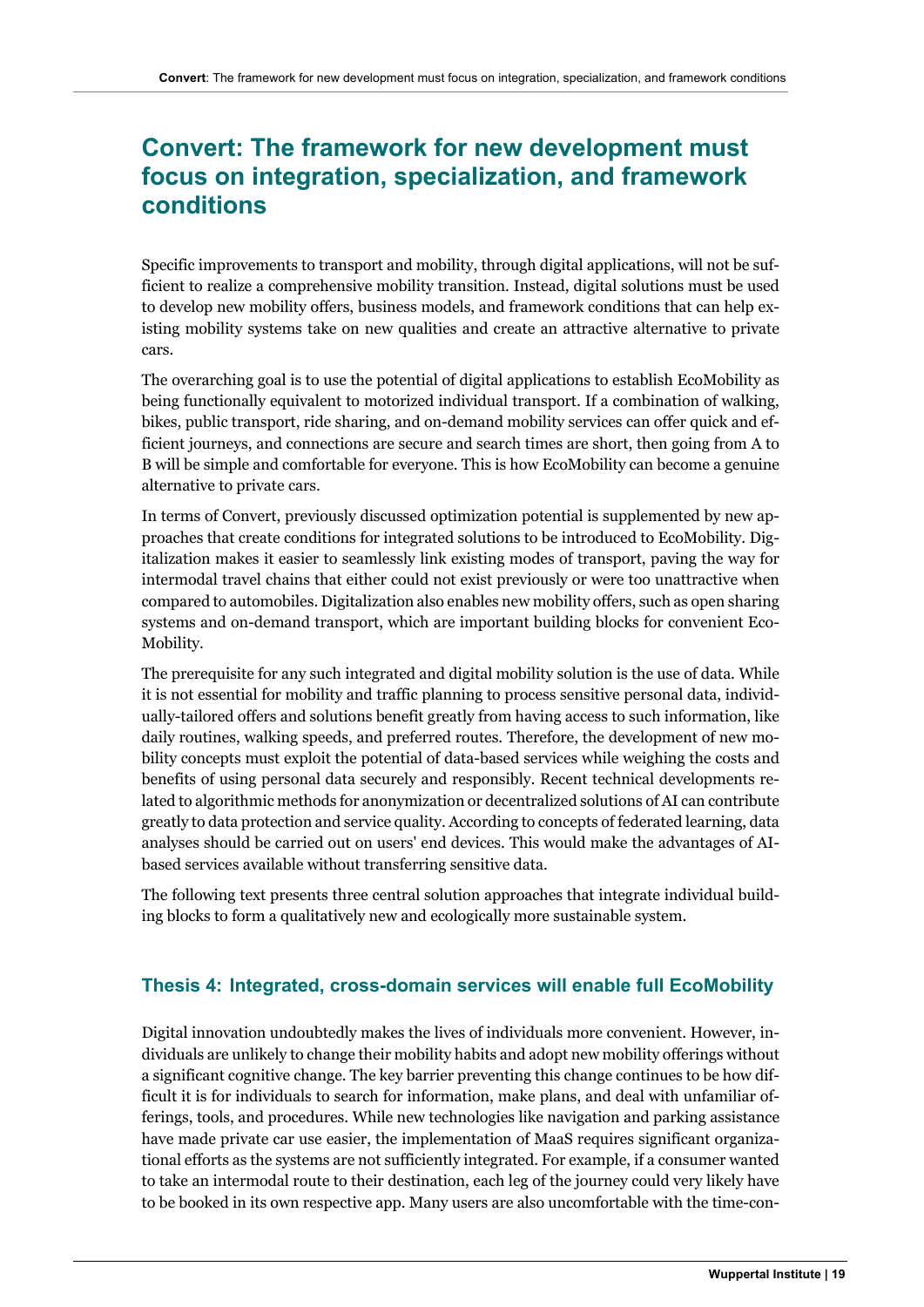suming process that requires the comparison of all their available options and prices on different websites. Users want to travel flexibly and spontaneously without needing to link various means of transportation or compare pricing by themselves.

Creating an intuitive, one-stop system that integrates all individual solutions will require integration in the following four areas:

n **Data and data access:** Unifying standards for data feeds, booking system access methods, and real-time information about available mobility options will reduce costs. These cost reductions will be large enough that even smaller providers will be able to offer competitive services. Politics is already playing a supporting role here.

According to EU law, mobility providers must initially provide static and, in the future, dynamic travel and traffic data. The Mobility Data Ordinance adopted in September 2021 (BMVi, 2021) also requires data on timetables, routes, and ticket prices throughout Germany be made available on a single platform – the Mobility Data Marketplace (MDM). These regulations should be further developed to enable better use of the data and level the playing field for all mobility providers. For example, data analysis and aggregation rights must be granted and mandatory quality standards for provided data must be created so that all providers will be able to use timeliness and provision without delayed data.

**n Portals for information and booking:** Integrating information services to provide information of all relevant and available means of transportation for single trips on a single information platform increases the attractiveness of the entire mobility system. While data bundling makes it possible to create panoramic mobility information that includes public transport and MaaS services, users typically still need to access multiple portals to book a single route. Real experience enhancement will not be possible until there is a single booking platform for multiple link services.

Beyond the provision of data, requirements must be made for the integration of the booking platforms. Such requirements will have to balance the losses mobility providers would encounter in customer loyalty against the public interest in an easy-to-use integrated booking system. Ideally, shared data and digital solutions such as booking and payment services will create secure, barrier-free, and intuitive platforms that can be used nationwide, bundle all existing mobility options, and enable cross-modal booking processes. Beyond the obvious advantages in user experience, these platforms can also level the playing field for smaller businesses and bolster market competition.

**n Ticket and fare systems:** Standardizing ticket and fare systems will similarly improve user experience by making fare structures, regardless of the method of transportation or destination, and reduce purchase errors. An ideal standardized fare system would apply across multiple mobility services and across multiple cities, regions, and nations.

However, while a standardized fare system would increase bookability, user preferences in this area are diverse. Any standardized fare system created would need "mobility packages" that include, for example, monthly available mileage for different services as well as for on-demand public transport. Some users would need pay-per-use systems that avoid ongoing costs, while others prefer season tickets or subscription models that accommodate spontaneous or regular use.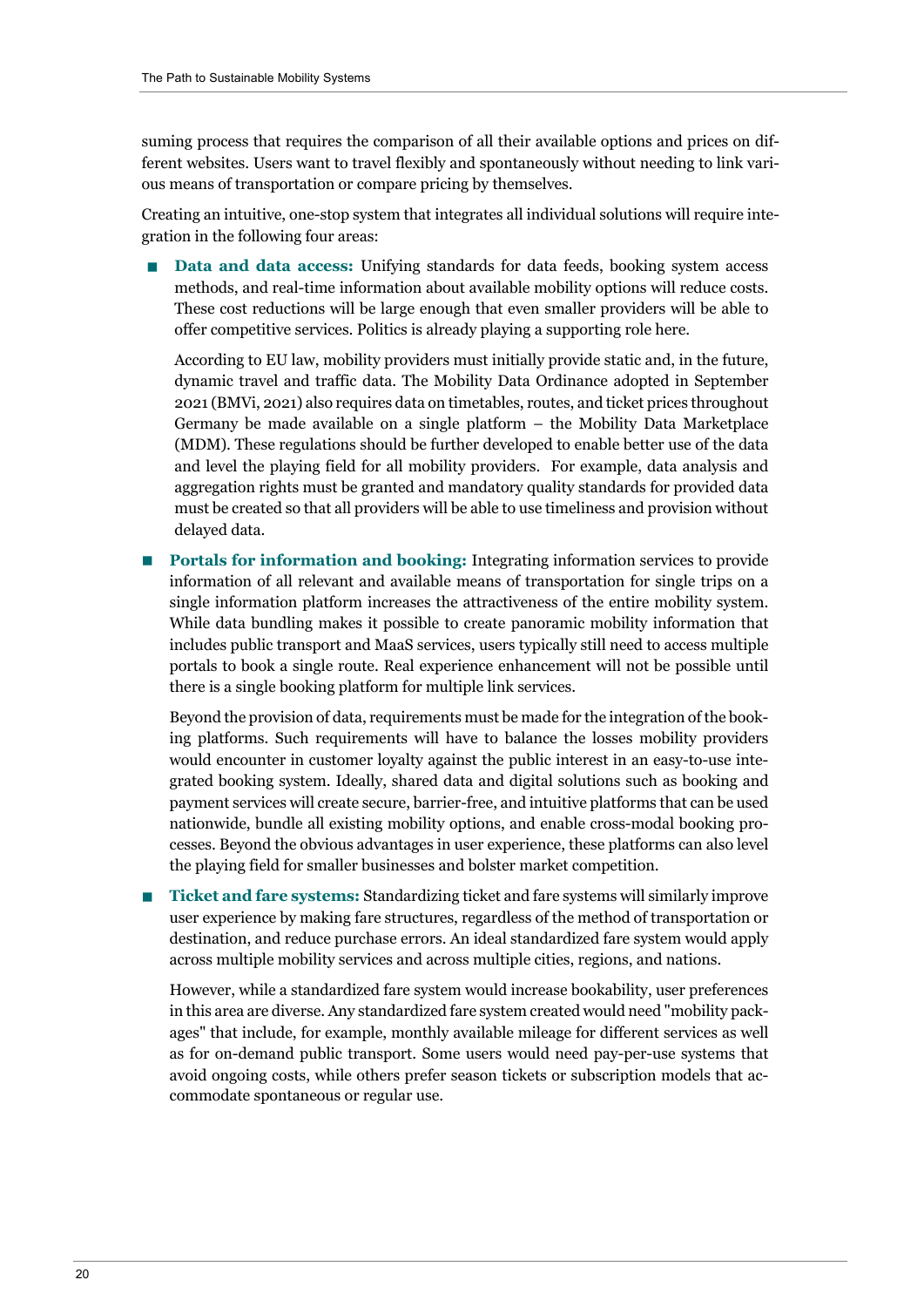n **Physically linked mobility options:** In addition to digitally linking mobility services so that travel information across multiple modes of transport can accessed more easily, better physical links between these transport modes will also be needed. EcoMobility solutions are made more attractive by increased access to transit information, such as track and stop details, map views, route suggestions, and augmented reality directions through mobile apps. But ultimately, in mobility, time is more often than not the deciding factor.

For EcoMobility to be an attractive alternative to private cars, door-to-door travel time must be kept as short as possible and transits must be short and uncomplicated. This makes the physical links between mobility services very important. One example of better links would be "mobile stations" at recognizable locations that can bundle transportation with daily life services, such as smart lockers or parcel stations. This will attract and retain more users for EcoMobility services.

Digitalisation not only enables further development in mobility services themselves, but also offers new ways to link and integrate these services. Service integration offers two distinct advantages: First, it allows sporadic improvements in a single service to improve experiences across multiple services or areas; and second, it eases the transition from private cars to alternative mobility options.

Users tend to have a low tolerance for system errors when working with new mobility options due to their lack of experience and familiarity with the systems. Such errors are not uncommon in systems that rely on automobile traffic and classic public transport options, so users often give up on alternative mobility options easily. This means successful digitalization can play an important role in making user interfaces more intuitive and reducing the complex of registration, information and booking processes. The transition from old to new mobility routines will require new programs such as trial packages that will give interested individuals a sense of what is on offer. For instance, new services can be promoted through incentives such as free rides and allowances to take on extra passengers on weekends.

#### **Thesis 5: Nationwide MaaS rollout must be based on clear standards**

Today, the range of public transport and sharing mobility offerings differs massively between urban and rural areas. Most large cities already have attractive public mobility offerings. The primary function of MaaS is to supplement conventional public transport during times or in areas where there is low demand. This often means it is responsible for first- and last-mile links. This makes MaaS particularly useful in urban areas with week public transportation. Consumer demand in most urban areas is also high enough to make MaaS and sharing services commercially viable. They are therefore the most lucrative spaces to develop, test, and optimize MaaS offerings in. However, here is also a risk new mobility services could cannibalize EcoMobility if they are targeted at users who are already public transport users or cyclists instead of car drivers. In cities, MaaS services must supplement existing mobility services and seamlessly integrated so that a functional equivalence to private cars becomes omnipresent.

Conversely, in rural areas, development, testing, and optimisation of MaaS is significantly more difficult. Public transportation companies already struggle to provide basic lines and connections in these areas and users are often scarce, meaning privately-operated mobility services are not commercially viable. Therefore, public funding for MaaS that can serve as a basic public service must be secured before we can achieve any substantial transition of the mobility system. The situation in suburban areas or in small and medium-sized cities is often the same.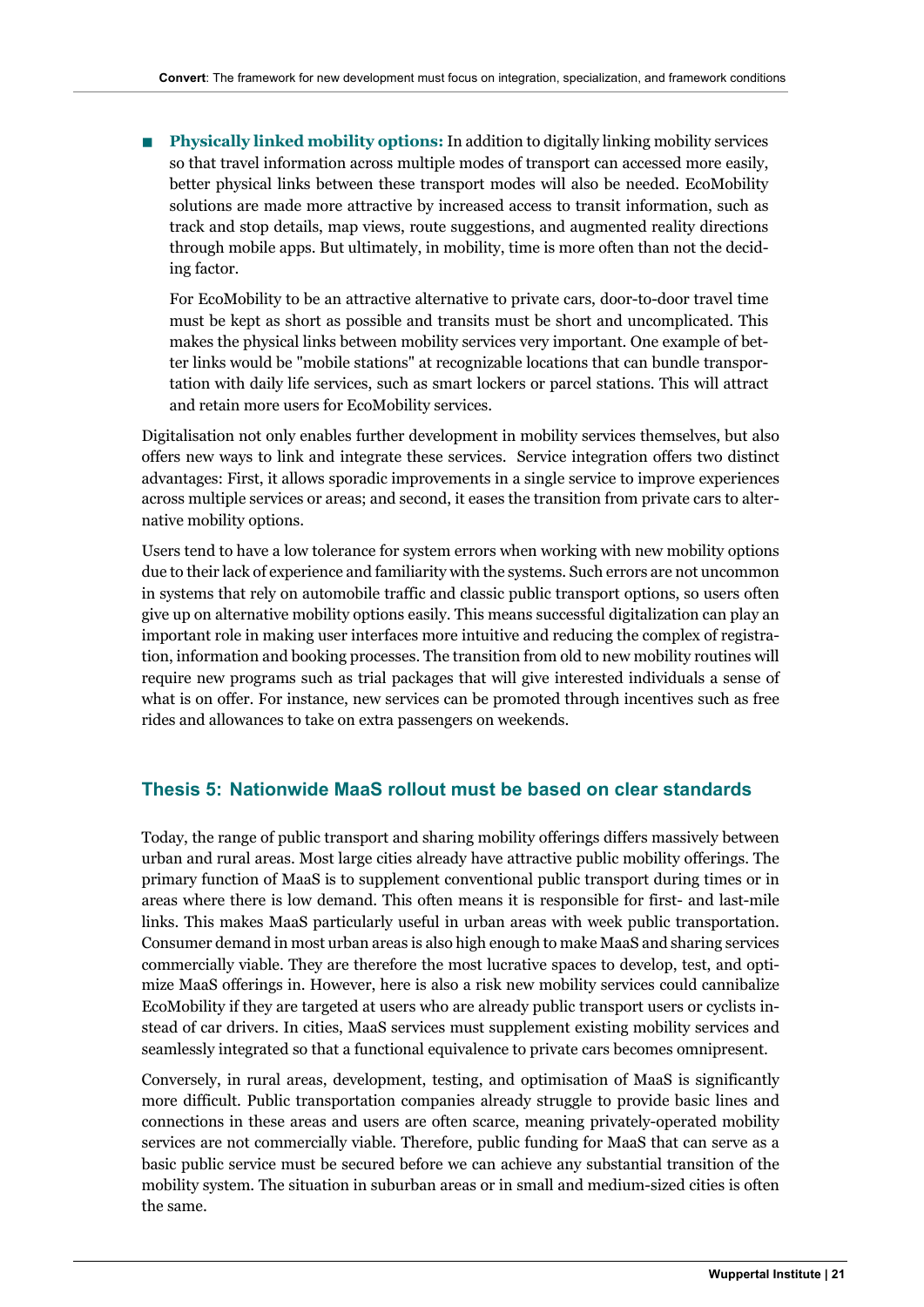Mobility system transitions must be implemented consistently across entire nations, and not just in individual, pioneering cities. Innovative solutions must therefore be standardized and compatible so that they can be scaled and disseminated effectively.

Typically, innovations are developed, optimized, and established in niche markets. Experiments, trials, pilot projects are necessary to develop innovative, individual solutions, and so must be encouraged.

At a certain point though, individual solutions must be converted into an overall system that can be rapidly scaled. This makes compatibility between individual solutions essential. Ideally, individual solutions will support and reinforce each other from the beginning, leading to further integration of more and more system parts. However, this scaling depends on the compatibility of the individual solutions, and our ability to integrate them into the overall system.

At present, the incompatibility of individual solutions is slowing down nationwide mobility transitions and creating market barriers for individual, regional systems. Challenges to integration include the strong competitive mind-set found in private mobility service providers as well as established fare and billing structures. Transition won't occur if we rely solely on cooperation between mobility providers and transport companies, so centralized guidance and standardization by policymakers will be needed.

Goals that will likely only be accomplished with such centralized guidance on standardization include:

n **Mobility-to-the-home and mobility guarantees:** Current mobility service standards on minimum service and use frequency do not do enough to establish a functional equivalence to private cars.

Service standards need to create a sufficient supply of EcoMobility services for every region. Standards must be defined for public transport, for MaaS offerings, and for selected sharing services (such as car and bike sharing), ideally on a nationwide basis. Standards must also be adapted regionally to ensure EcoMobility services provide a real alternative to private cars in both urban and rural areas. Adequate alternatives must be provided to users at no additional cost if services cannot be used due to disruptions or delays. This is the only way to create a "mobility-to-the-home" transport system (Schwedes & Daubnitz, 2011) or a "mobility guarantee" (Ministry for Transport of Baden-Württemberg, 2021).

n **Standardization of interfaces:** There is currently no one-size-fits-all solution for widespread deployment of MaaS offerings. Different solutions are needed for different contexts and regions.

Developing each of these offerings separately is wasteful though, so sample solutions for different spatial structures and for particular challenges should be provided in a kind of modular system. Making their interfaces standardized and interoperable also improves their implementation and networking, ultimately resulting in easier to use and more broadly accepted offerings.

n **Standardization of coordination bodies:** Stakeholder trust will depend on data exchange. Clearly defined processes and responsibilities will be needed to facilitate such exchanges.

Several coordinating bodies are currently well positioned to help to pool the data. BaSt (the Federal Highway Research Institute), for example, could be expanded as such a coordinating body.

There are already a variety of individualized solutions in different stages of development where we could test the effects of such standardization. The upcoming implementation of new, digital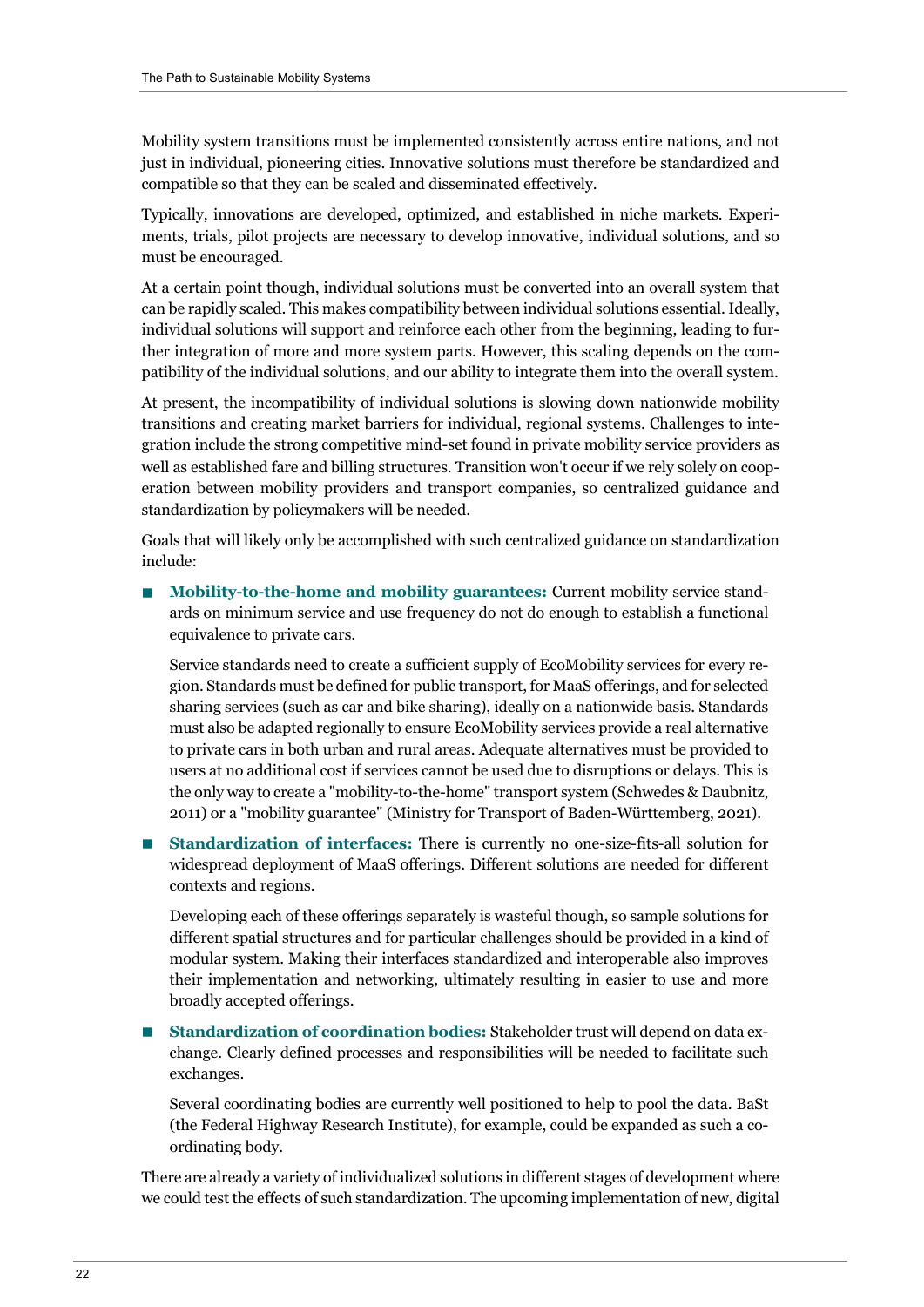mobility solutions and traffic systems offers a window of opportunity to network these individual solutions and trial a single comprehensive system.

To this end, politics and administration should intensify exchanges and planning on the decision-making level. Action strategy implementation should be harmonized both vertically in individual municipalities and horizontally on higher levels. There are already approaches that can be used to bundle research and development projects for data-based Mobility 4.0 applications, such as the German Federal Ministry of Transport's mFUND innovation initiative framework. Holistic system design and networking though will require a further inventory of all activities and their interfaces.

The accessibility and scalability of digital services for the mobility transition will increase significantly if we can enable nationwide interoperability between simple processes and data interfaces for users, providers, and other responsible parties. Digitization will play a particularly important role here as the marginal cost of scaling up digital systems is quite low.

#### **Thesis 6: Poorly directed digital applications can undermine mobility transitions**

Digitalisation undoubtedly offers great opportunities for a mobility transition. However, blind support of innovative solutions could have unintended impacts, such as an increase in the attractiveness of private cars or in traffic overall. Early identification and interference in these development paths could stop the unfavourable results and ensure mobility transitions are not jeopardized. Potentially problematic development paths include:

**n Private sector autonomous driving:** Autonomous driving is being continuously pushed as "the future" of mobility. It offers numerous advantages to users: Drivers become passengers, giving them more free time; traffic flow can be better optimized, reducing overall travel times; and parking processes can be completely reformed. These advantages increase the attractiveness of MPT and make it much more comfortable than, for example, public transport.

However, the increased comfort provided by autonomous driving could encourage more people to commute alone and possibly even journey alone for longer distances. Autonomous vehicles could even start searching for their own parking space even after the driver has disembarked at their destination. This would unfortunately increase traffic (Agora Verkehrswende (transport transition) 2020). Such a development cannot be reconciled with the goals of a necessary mobility transition.

However, autonomous driving is not intrinsically harmful in and of itself. It offers enormous opportunities for transition by supporting public transport in intelligently bundling journeys, reducing per capita emissions, and maximizing the use of existing road space. Removing drivers also reduces the cost of new mobility services, enabling the public sector to achieve a significantly higher level of service with the same amount of investment. Autonomous driving presents both opportunities and risks, and so applications must be guided from the earliest stages to prioritize supporting mobility transition.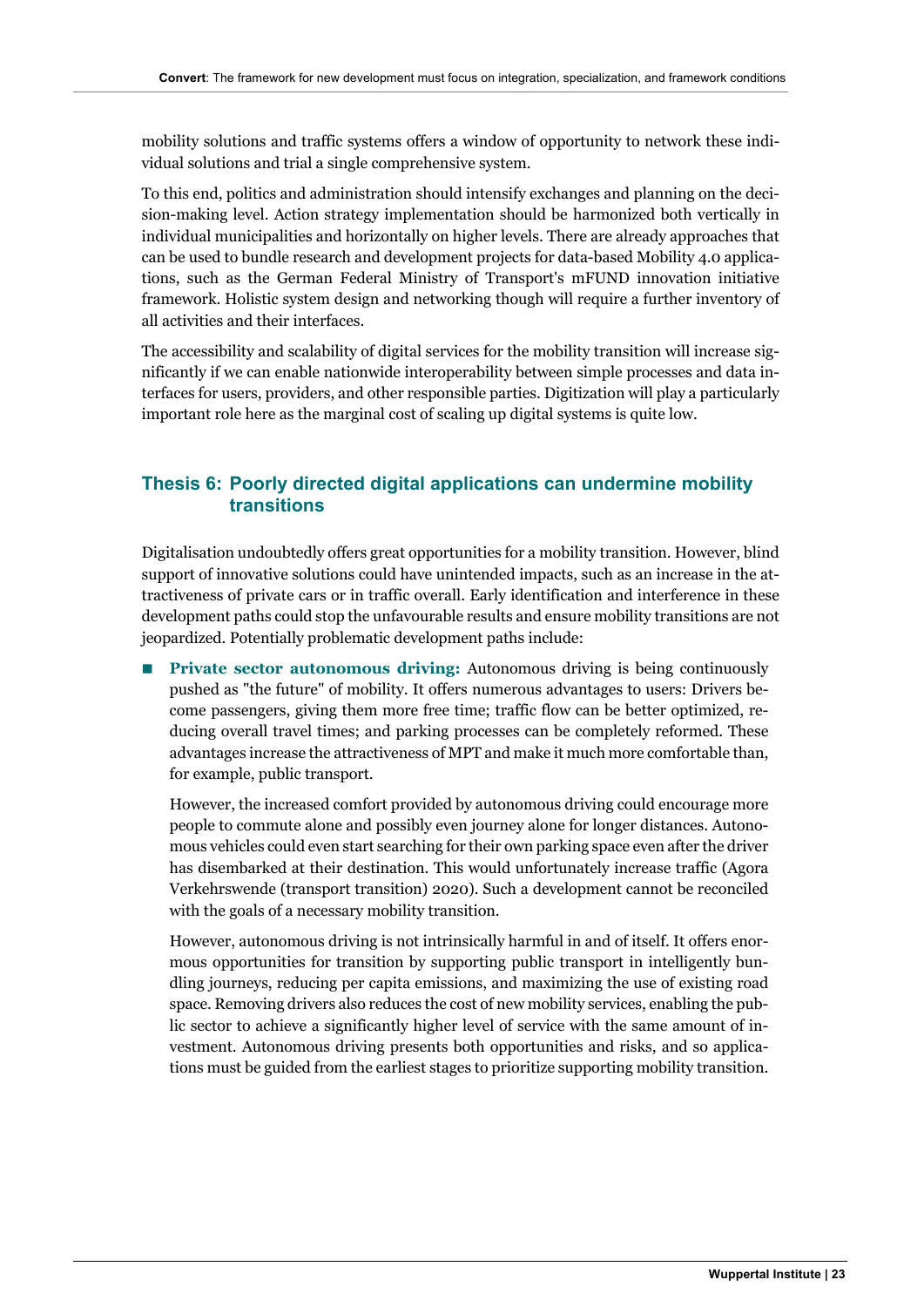n **On-demand transport:** Similarly to autonomous driving, on-demand transport should also be primarily used to increase occupancy rates. Current "ride hailing" services that use private vehicles to carry individual passengers unfortunately lead to a significant increase in inner-city traffic (Baltic et al., 2019). They also threaten to cannibalize the public transit user base as users could shift from preferring public transport to ride hailing. In addition, ride hailing services often have vehicles driving to and possibly returning from a drop-off point, generating a significant number of empty runs (Schaller, 2021). This increases overall motorized traffic.

The opportunity for on-demand services for the mobility transition therefore lies in two areas: First, in the shared use of on-demand services, for example in the form of small minibuses or cabs that pick up several passengers along a single route; and second, in on-demand services that are integrated into and supplement existing mobility offerings in low-demand areas or during off-peak periods.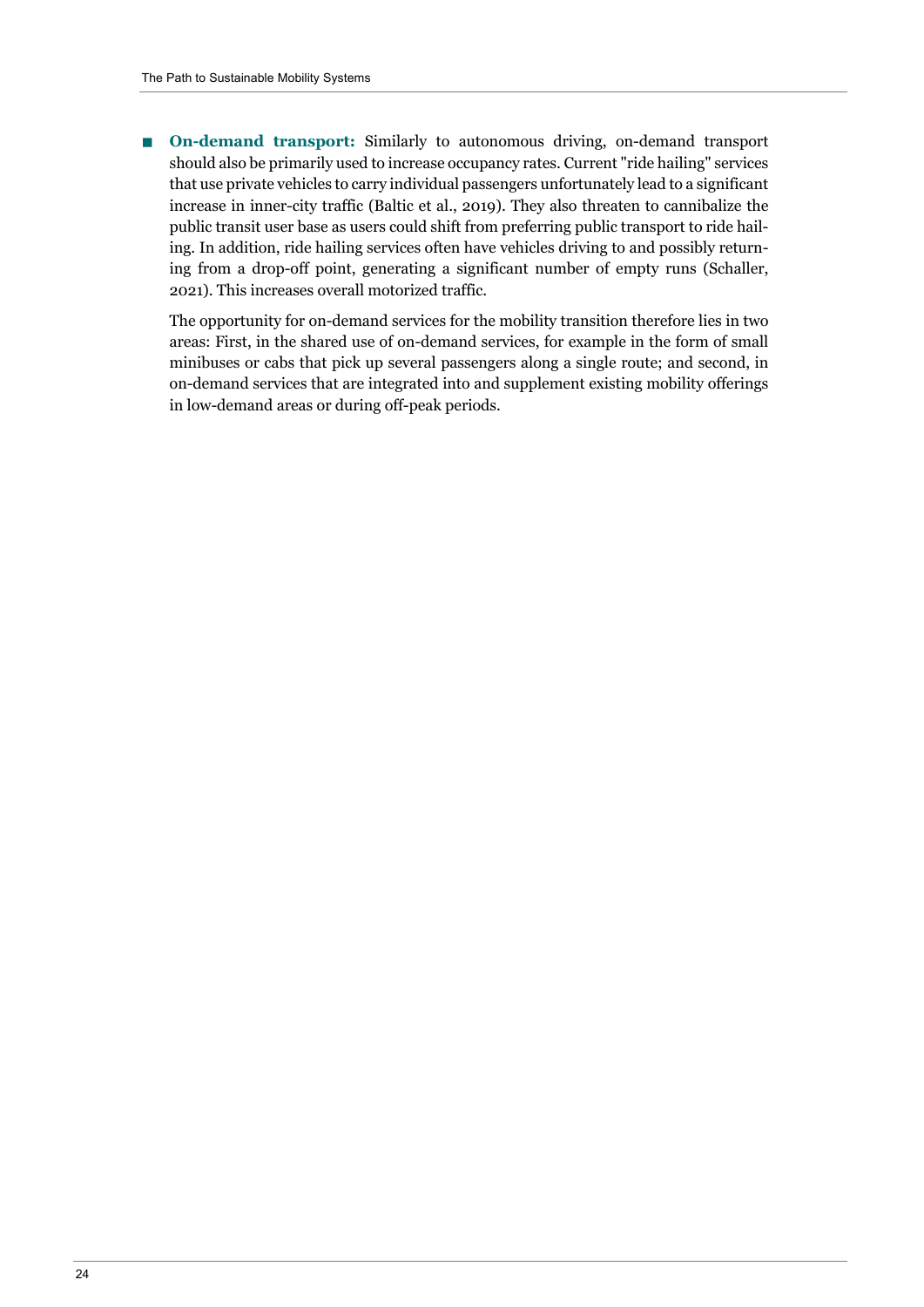# **Transform: Comprehensive external support will be needed to facilitate transition**

The theses proposed in the **Improve** and **Convert** sections of this report explain how existing transport systems can either be optimized or expanded with new mobility services, business models and frameworks to drive a gradual change in mobility. This change will need to proceed in a targeted manner and achieve greenhouse gas neutral mobility for all (cf. Hennicke et al., 2021) to achieve a comprehensive transformation of everyday mobility, in both cities and rural areas. Digitalisation-based improvements and new framework conditions and business models will play important roles in this process.

New MaaS offerings and the networking of these offerings will create an attractive, seamless mobility system that does not require private cars. Such services can be scaled to densely interconnected and closely meshed systems together with public transport and rolled out to areas beyond the major cities so that it can be available to almost everyone. Furthermore, we could completely transform our current car-centric mobility patterns by additionally eliminating certain privileges granted to users of climate-damaging forms of mobility such as individually used cars. Creating a new mobility culture and new mobility routines will not completely eliminate individually used cars as they still provide advantages on some routes and individually used cars will likely continue to function as a status symbol for some. But the number of privately used cars will likely decline significantly.

Below is a brief illustrative story about what new mobility could look like in 2035.

Elma, 65, lives in a suburb of Munich. To get some gardening soil, she must travel to the local hardware store. She uses a mobility token (stored in an app on her smartphone or a transponder) to rent an e-bike, which she can get at one of five rental stations in town, which she rides to the store. After she purchases the soil, Elma uses her favourite app to either call an on-demand vehicle with the appropriate transport capacity or, depending on how big the bag of soil is, swaps her e-bike for an e-cargo bike. She doesn't have to look far to do this - various shared transport options on every street corner. Later, she sets off to visit friends. The carpooling service she books with an app picks her up at the street corner within 10 minutes and takes her to the S-Bahn station a few kilometres away, where a train leaves every quarter of an hour thanks to the newly expanded service schedule. She doesn't need to buy a ticket - the train recognizes her mobility token and bills her account automatically according to the mobility package Elma has subscribed to. The fare here is low thanks to the high density of users and the public subsidies for sustainable mobility services.

Whether Elma decides to take a cargo bike, an on-call bus, or a train, she is able to access and pay for the services using a single platform that runs on either physical or digital mobility tokens. When the tokens are issued, Elma can decide to only allow her mobility service provider to access her data (to guarantee compensation claims and law enforcement) or she can allow some or all of her personal data and mobility routines to be shared with other providers in exchange for discounted ticket prices. Similarly, Elma can decide to share her data for personalized travel suggestions. The platform she uses also allows her to customize her mobility preferences for preferred modes of transportation, minimum transfer times, and more to ensure she isn't overwhelmed by route options.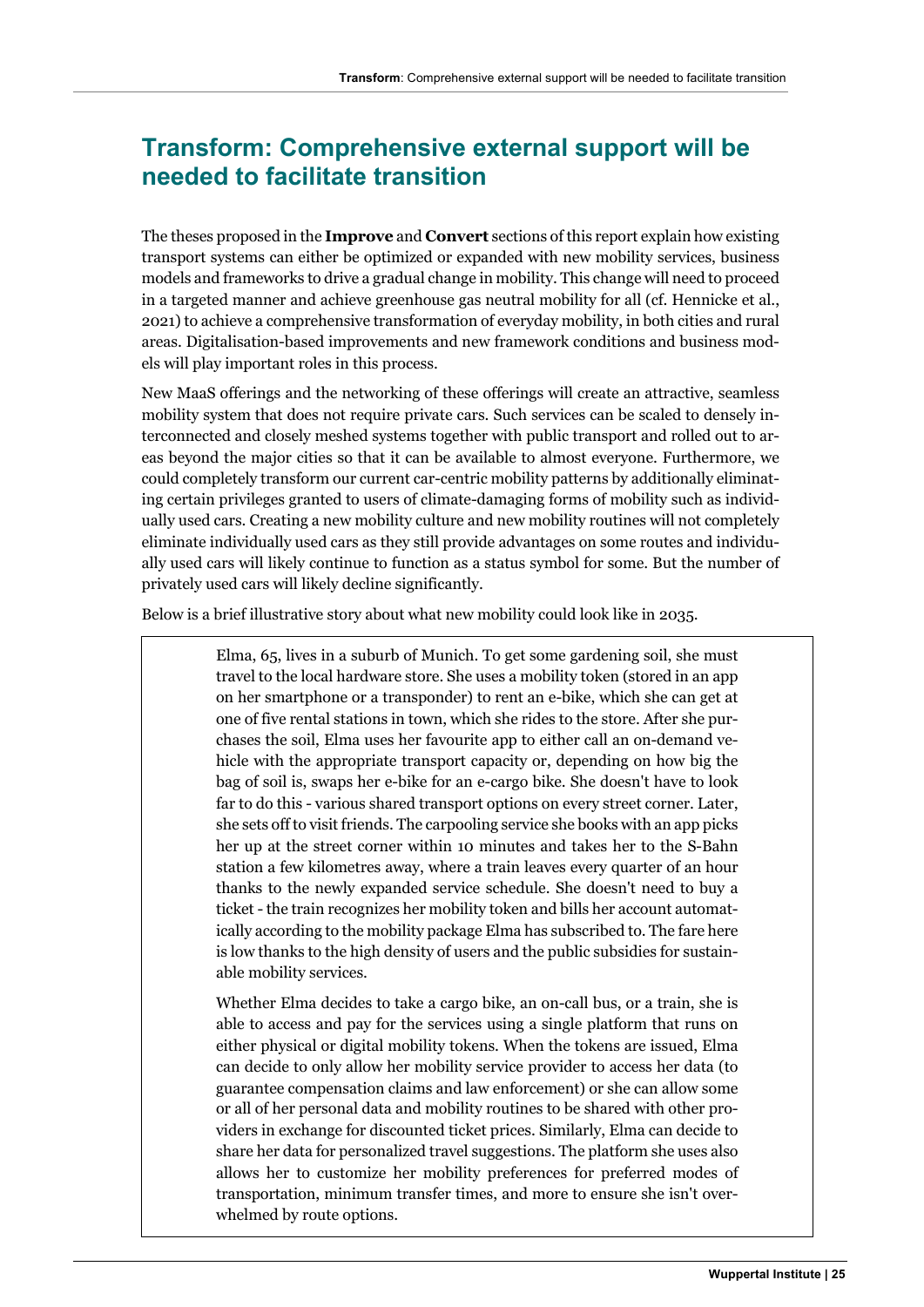Her son Hamsa, on the other hand, goes one step further. He decides to have his previous mobility behaviour automatically analysed. An algorithm determines exactly how long Hamsa needs to get to the next train station and also that he likes to sprint to catch the train.

Hamsa and Elma's everyday mobility is fast, comfortable, forward-looking, and sustainable. They don't understand why Uncle Joseph still owns a car. Joseph himself is also beginning to wonder why the blind date he went on the other day looked at his car in disbelief. His date might have assumed that Joseph had an unusual obsession with cars since he did not take the train for their day trip to Usedom and therefore preferred driving the highway to toasting relaxed in the train.

An app and a token can be all it takes to use mobility services. Whether in the city or in the countryside, on-demand vehicles and sharing services have brought mobility hubs and rail lines within reach. These new benefits of Eco-Mobility make it easy to say goodbye to private cars and introduce unfamiliar mobility for people who were previously excluded from social interaction and participation due to automobile dependency. By levelling the playing field with open interfaces and integrated mobility platforms, competition between different mobility providers has taken off. Although not all services will be available on every platform, but it will be possible for MaaS providers to provide users with an overview of all services.

In order to realize this vision of a sustainable digital mobility system, a framework that extends beyond individual transport subsystems to cover all forms transport must be established. This will require structural changes in other system outside of transport. Changes must also be made to our urban and regional planning systems and the competency division and financial allocation among governance levels of municipalities, states, federal governments, and the EU. These framework conditions are outlined in the final two theses.

Together, the theses of this paper will clearly describe the necessary changes required to drive a profound transformation of the status quo. This comprehensive process requires both innovations directly related to digitalisation (Theses 1-6) and changes to the regulatory framework (Theses 7 and 8). Even if regulatory changes are primarily the subject of social negotiation, the strategies are always based on assumptions and estimations on the effects of the decisions to be made. The mobility transition, like the tasks in other transformation arenas, is a complex transformation process that will be repeatedly promoted and readjusted over an extended period of time. This requires a new type of political action that is enabled and strengthened by digitalisation, in particular:

- 1. The acquisition, connection and analysis of large data sets facilitate political and planning decisions by monitoring implementation efficacy continuously and in real-time (e.g., the effects of congestion charges or changes in the use of the rail system);
- 2. Simulations enhance the forecasting capabilities of policy consultations so that measures can be planned with greater foresight (e.g., realistic testing of the impact of potential measures, like infrastructure expansion, using agent-based modelling); and
- 3. Real-time data enables timely intervention in smart-city traffic processes so that undesirable conditions and developments can be detected, addressed, or quickly remedied as they arise.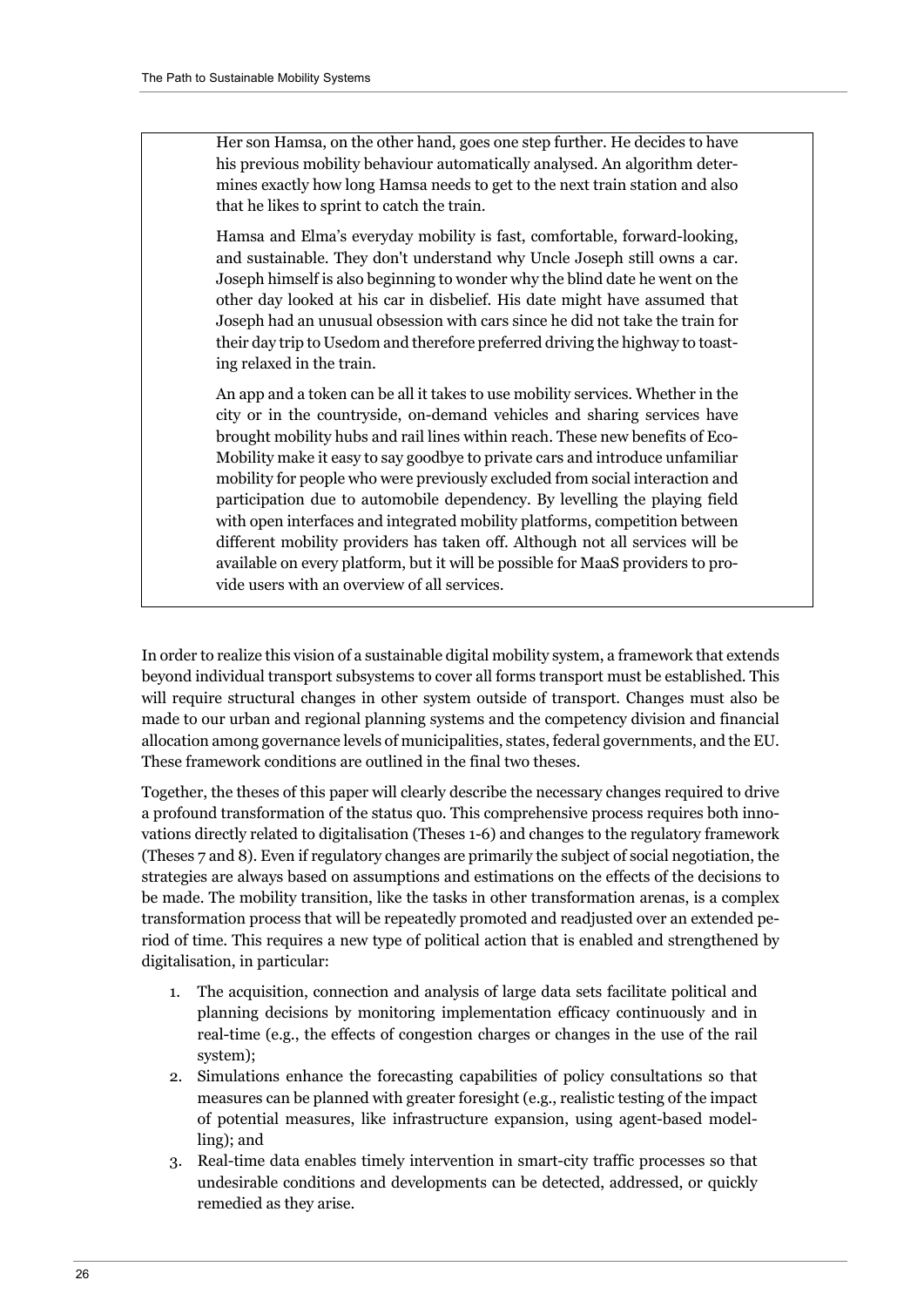These kinds of digital solutions can foster a better understanding of the changes needed for complex mobility systems and thus strengthen the ability of policymakers and public actors to develop strategies and act. These solutions, together with the framework conditions listed below, will be prerequisite for the success of EcoMobility.

#### **Thesis 7: EcoMobility will require restructured financing models**

A mobility transition that goes beyond sporadic improvements and creates EcoMobility offerings that are functionally equivalent to private cars will require a high-level of investment, especially in regions with moderate or poor starting conditions. Investment will be needed to expand the existing public transport system; to purchase buses, trains, shuttles, and shared vehicles; to upgrade existing transportation hubs into more attractive, multifunctional ones; to build mobile transfer stations; and, last but not least, to build digital infrastructure including mobile networks, smart transport infrastructures, and data platforms. At the same time, the operating cost of high-quality, dense public transport services, sharing services, and ondemand transport are also extremely high. A new public transport system will only be attractive enough to function as an alternative to private cars if sufficient investments are allocated for development and OPEX. However, the demand for subsidies will eventually decrease as usage increases.

For new service financing, a distinction must be made between partially profitable urban areas and the far greater number of situations that will not be economically viable - most notably areas with low demand. It will not be possible to establish the mobility services needed for the mobility transition if we solely rely on the private sector. Instead public funding will be needed in varying degrees depending on profitability and spatial context of each service.

Currently, public transport in Germany is financed by federal, state, and local governments as part of a complex grant system. In most cases, the purpose of these grants is to guarantee the provision of basic public mobility services. This is considered a responsibility of all municipalities. However, not every part of the country counts mobility as a mandatory part of basic public services. In addition, establishing a functional equivalent to private transport will require a considerable increase in expenditure, since, in most cases, initial revenue won't be able to cover short-term costs. So, concrete goals and funds separate from those set aside for basic public services must be defined and anchored in law. Provisions must be made for the integration of on-demand transport and sharing services in particular.

Simultaneously, the current public funding system must be reformed. Only additional federal subsidies for both initial investment and OPEX will make it possible for states and municipalities to create nationwide services that guarantee the desired service quality. A transport generation levy could also be a sensible way to supplement traffic avoidance and modal shift efforts. For example, employers whose employees have to drive long distances should pay higher levy than those whose employees commute less or those who have successfully guided employees to choose bicycles and public transport.

New compulsory tasks for a mobility transition should also be made a binding part of financing reform.

It should be noted that, from a business perspective, MaaS systems are characterized by the interaction of several stakeholders that may previously have been competitors. These stakeholders include municipalities as clients or purchasers, public transport operators, MaaS service operators, data and service providers. As a result, MaaS services are "multi-stakeholder ventures" whose new and sometimes challenging business models make it necessary to rethink financing channels. In addition to models that are operated and financed exclusively by the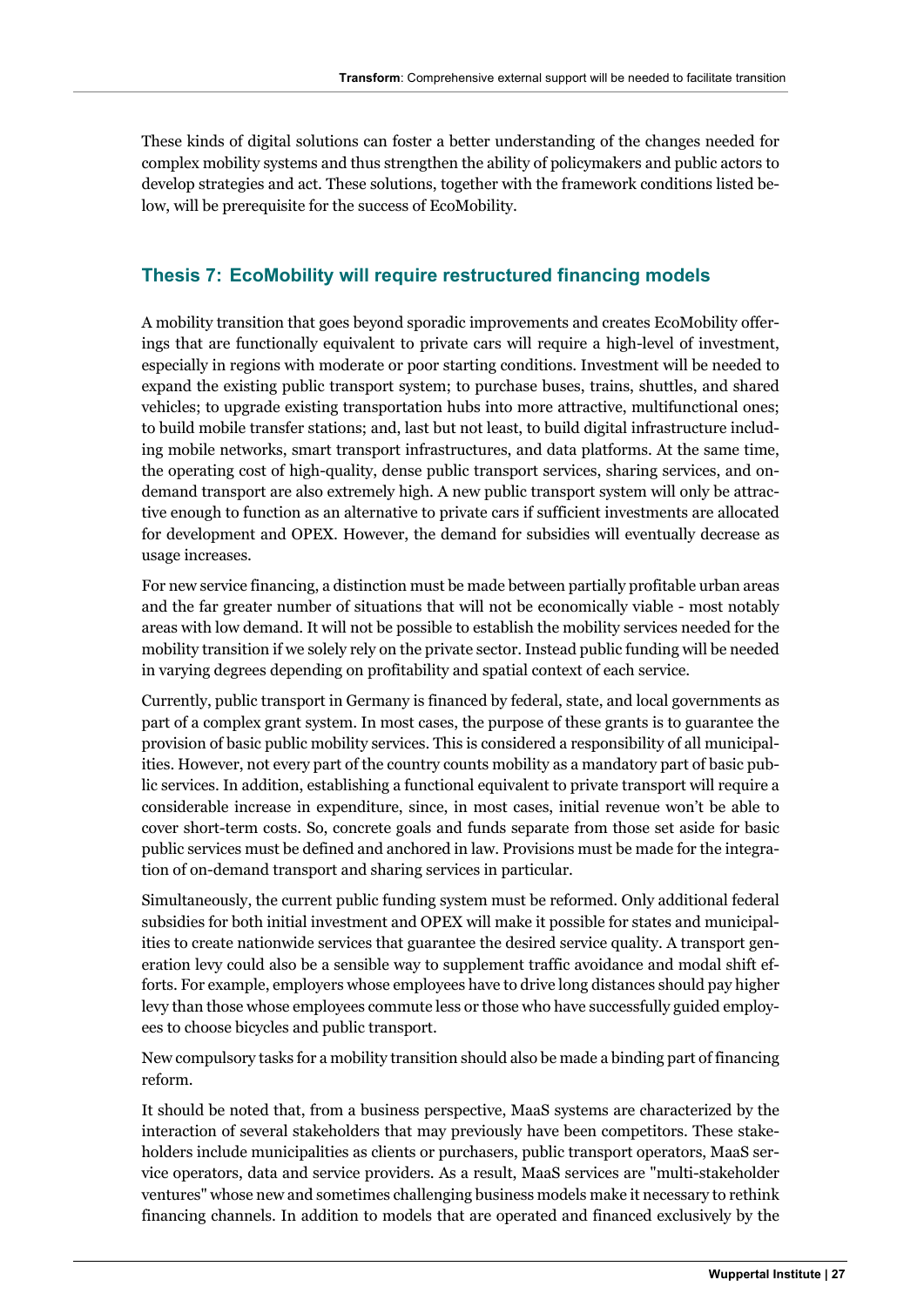private sector, public-private cooperation and privately-operated models should also be considered.

#### **Thesis 8: Regulatory support will be needed to encourage individual transitions away from private car ownership**

The current transportation system is centred on individual motorized traffic. Its evolution has also evolved in a path-dependent manner. New roads, parking lots and discounts for cars have favoured private ownership. Roads and parking resources have in turn shaped mobility routines and guided the decisions people make about where to live, where to work, and where to go to school or university. These mobility routines and decisions will only change when we substantially shake the foundations of established mobility behaviour (Rid et al., 2018: 25).

Such disruptive momentum rarely results from market forces alone. Even the ambitious goal of functional equivalence between private and public transport cannot – without accompanying push and pull measures – ensure a broad transformation of the mobility system. Car drivers enjoy a number of privileges. Road space is primarily designed to meet their needs, parking spaces for residents are – completely or almost – free of charge, the majority of transport investments is devoted to road traffic, and a number of subsidies – from the commuter allowance to the company car privilege to the diesel subsidy – are designed to benefit car traffic. The expansion of EcoMobility therefore needs to be accompanied by changes in the regulatory framework, in price incentives for private cars, and in spatial, urban and transport planning. In addition, the symbolic and emotional aspects attached to car ownership must also be addressed.

The foundations for local action are typically laid at the federal or state level. Reorganizing road space will require binding quality standards for bicycle and pedestrian paths, simplified planning requirements for bicycle paths, and more restrictions on motor vehicle traffic. Changes in the Road Traffic Order would make it easier to convert on-street parking spaces into bicycle parking facilities, green spaces and rest areas, or mobility hubs. A standard speed of 30 km/h in cities will make cycling more accessible and ease traffic flow. Nationwide rules will also be needed for MaaS offerings, like obligations for mobility service providers to enable cross-provider ticket bookings and service standard requirements. In addition, municipalities should be entitled to regulate car traffic through a price mechanism, such as increasing parking fees and introducing congestion charges. Any successful approaches trialled by one municipality could then be made mandatory for similar municipalities. It is important to keep in mind that approaches for rural and urban areas can differ greatly. Parking space management will be less critical than communal busses (volunteer-run public and community transport) in rural areas. Therefore, the regulatory framework should be reviewed with different spatial situations in mind.

An overall framework will be needed to ensure that these complex changes in regulatory law, transportation planning, and pricing incentives work together in a meaningful way and do not create conflicting incentives. The development of new mobility options and the retirement of old transportation systems should be coordinated for maximum impact. This overall framework should be created within federal mobility law via a roadmap for mobility system transition.

A comprehensive mobility transition toward sustainable mobility for all segments of the population is a far-reaching change for which the necessary structural prerequisites and framework conditions must be created. Theses 8 and 9 are key starting points for this. For a successful transformation of our mobility system, however, we must think even more broadly - our behaviour and attitudes toward mobility must also be realigned.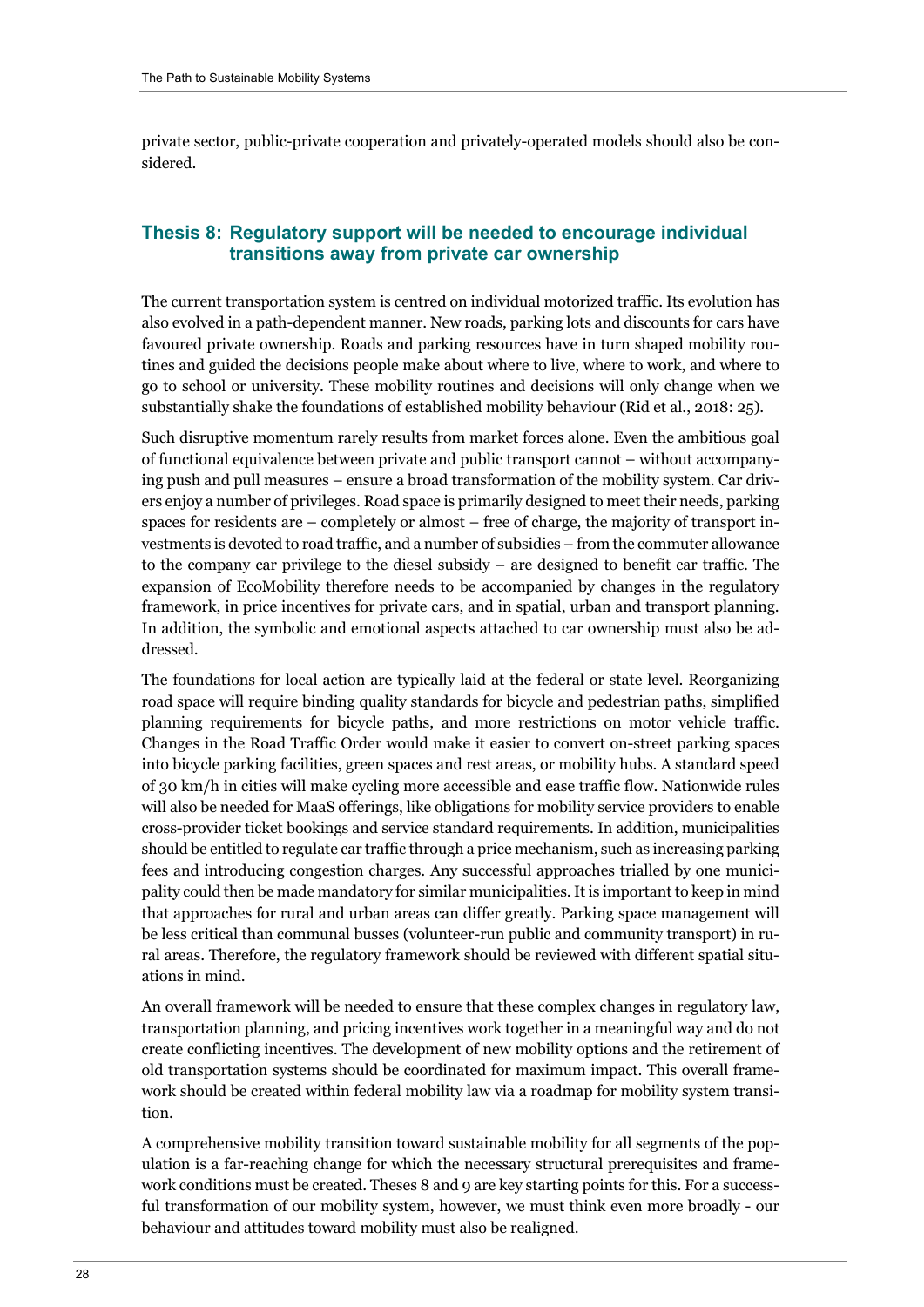Mobility behaviour is shaped by more than just spatial structures, transport modes, costs, and time expenditures. The mind-set of individuals is also shaped by socio-cultural influences and the symbolic and emotional values assigned to different forms of mobility. Different means of transport are often used to project social status. The importance and possibility of physical exercise, perceived behavioural control, and the inclination to use digital interfaces are also factors that influence individual choices. Most of these factors are sub-consciously enforced by media role models and advertising. Therefore, we can and must start to transform our mobility system by addressing these attitudes and social norms.

This task touches on psychological, social, and cultural aspects that go beyond pure mobility issues and cannot be discussed further within the scope of this study. However, it is obvious that digitalisation can also help to address challenges and opportunities for communication, information transfer, and targeted impetus for behaviour change through transparent and value-based nudging, and mobilization of target groups through challenges or gamification.

Changing mobility routines is not an easy task and the need for action is huge. It will require target group-specific strategies as well as persistence. "Hard" technical and infrastructure strategies must be accompanied with "soft" communication and interaction-related measures. Only together will they be able to drive changes in behaviour and routine in our everyday lives.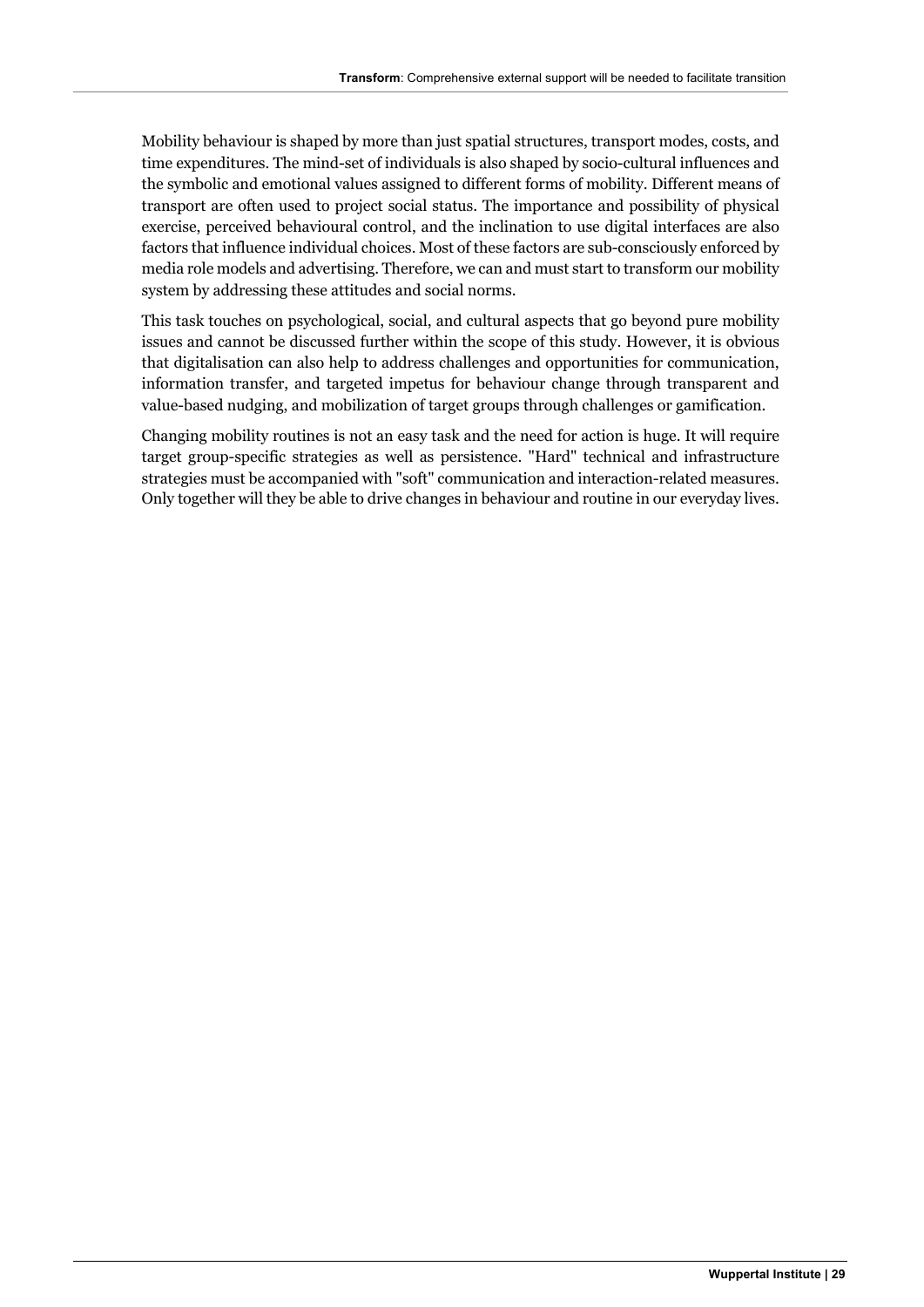# **Conclusion**

A fundamental mobility transition is essential to tackling our current climate crisis. We must consider all available strategies to make our transport system greenhouse-gas-neutral and to cut the enormous energy requirements of our mobility system. We must consider reducing traffic; shifting to a new, expanded EcoMobility; and optimizing our means of transport by increasing the efficiency of renewable energies.

For this mobility transition to be successful, we will need to abandon our current car-centric transport system.

And so, we will need a sustainable alternative to the current system: a new mobility system that enables the same mobility with less traffic. It must be supported by virtual mobility and a new EcoMobility that seamlessly combines new mobility services with bus, rail, walking, and cycling. Carpooling services, shared vehicles, and mobile stations must be networked to form modular building blocks that can be booked from a single platform, making travel reliable, comfortable, and inclusive. This is the only way for EcoMobility to outperform private cars.

However, this system will only be possible if the right framework conditions are put in place.

The transformation and design of a networked system requires coordinated, networked policy approaches and a smart policy mix. This report has described the approaches that can be used to Improve, Convert and Transform our mobility system while focusing on how digitalisation can contribute to the process. A comprehensive transformation (**Transform**) of our current mobility system will be necessary, but the path towards that transformation will consists of many small steps (**Improve**), which, in turn, must support and complement each other and lead to a qualitative change (**Convert**) in the transport system. Coordinated public support from legal frameworks, standards, and financing will also be needed during the structural upheavals that will result from this transformation process.

Over the past decade, a multitude of digitalisation-based innovations have become deeply rooted in our everyday lives. The challenge we face now is figuring out how to connect them and make them easier to use. To this end, a common data space will be crucial. While conventional business models are often based on the exclusive use of data by individual players, data on mobility supply and demand must be available to all mobility service providers. In this context, interoperability should become mandatory so that users will be able to access information about and book a wide range of offers on one platform. This will create the basis for a competitive mobility market, increase user convenience through uniform access and payment system, and prevent monopolization.

Coordinated development of new public transport systems and MaaS will only happen with nationwide service standards that guarantee viable offerings in both cities and rural areas. Players in this space will include the public sector and conventional transport companies as well as new mobility providers. To this end, we will need efficient and financially viable business and cooperation models that will enable the development of these services in this decade.

This requires financing models in which both private and public funds are used specifically for the mobility transition. We must start to develop and implement these models now in order to navigate the tangle of interests between various political levels and mobility providers.

The mobility transition outlined here is an orchestrated change that needs to involve both public and private actors. It will require new entrepreneurial initiatives that rely on publicly provided infrastructure and preparatory efforts to provide their services. Within this, the exploitation of digital innovation potentials will be critical for both the upscaling of environmentally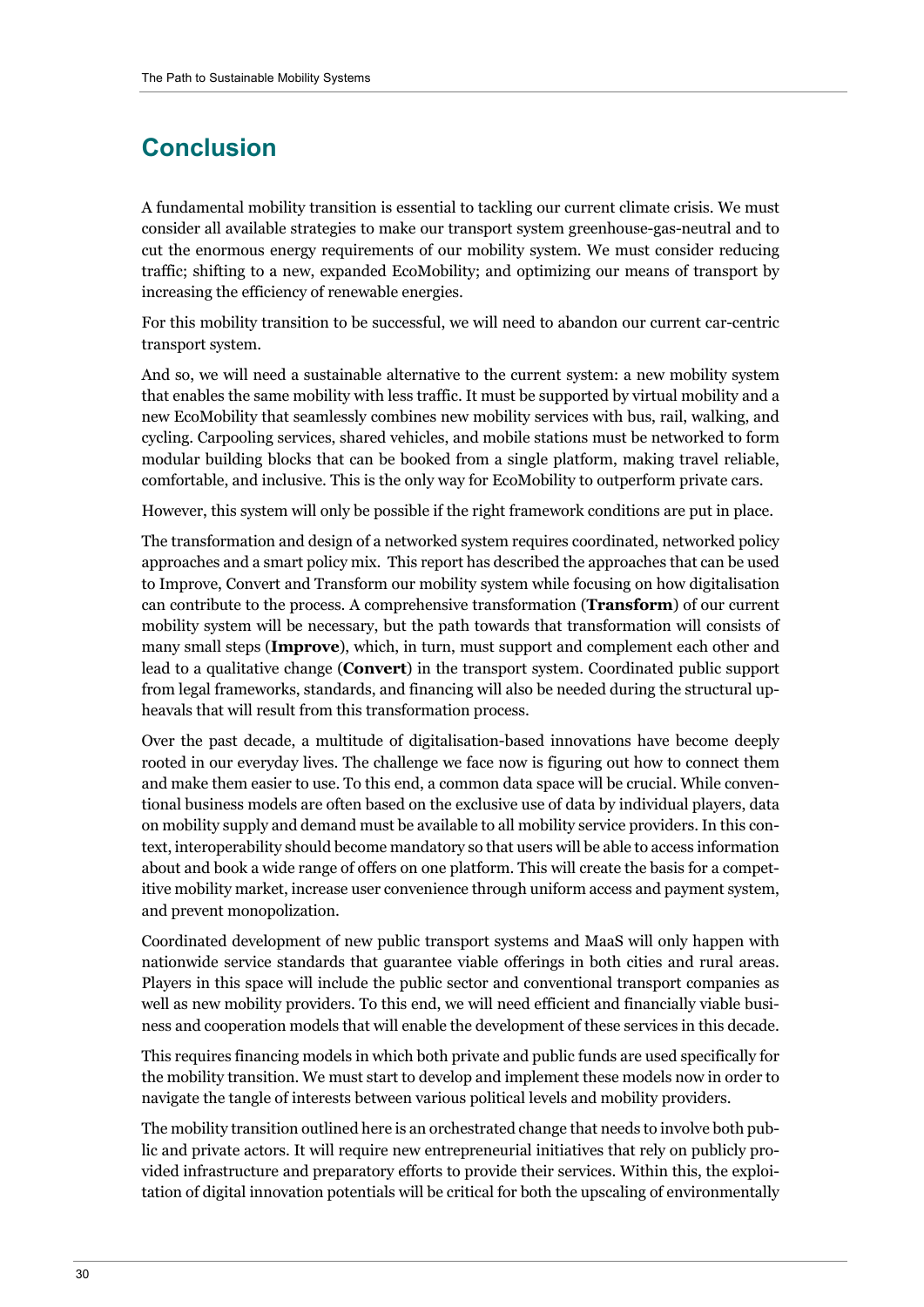friendly mobility alternatives and for the gradual curtailment of motorized individual transport.

The opportunities for development though are clearly visible. It is also clear which tasks the new federal government must first accomplish. The agreement for the future so-called traffic light coalition, presented on November 24, 2021, addresses these challenges and claims it will, "... use the 2020s for a breakthrough in mobility policy and enable sustainable, efficient, barrier-free, intelligent, innovative mobility that is affordable for all." Some of the cornerstones of this study are specifically named in the coalition agreement, such as the provision of mobility data, the further development of a mobility data space, and the promotion of digital mobility services or intermodal links, as well as a long-term strategy for autonomous and connected driving in public transport.

For the success of a comprehensive transition into sustainable mobility, the measures outlined in the coalition agreement must be concretely elaborated, supplemented and implemented. We hope this report will similarly serve as an impetus for this path and drive a climate-friendly and sustainable mobility transition in Germany.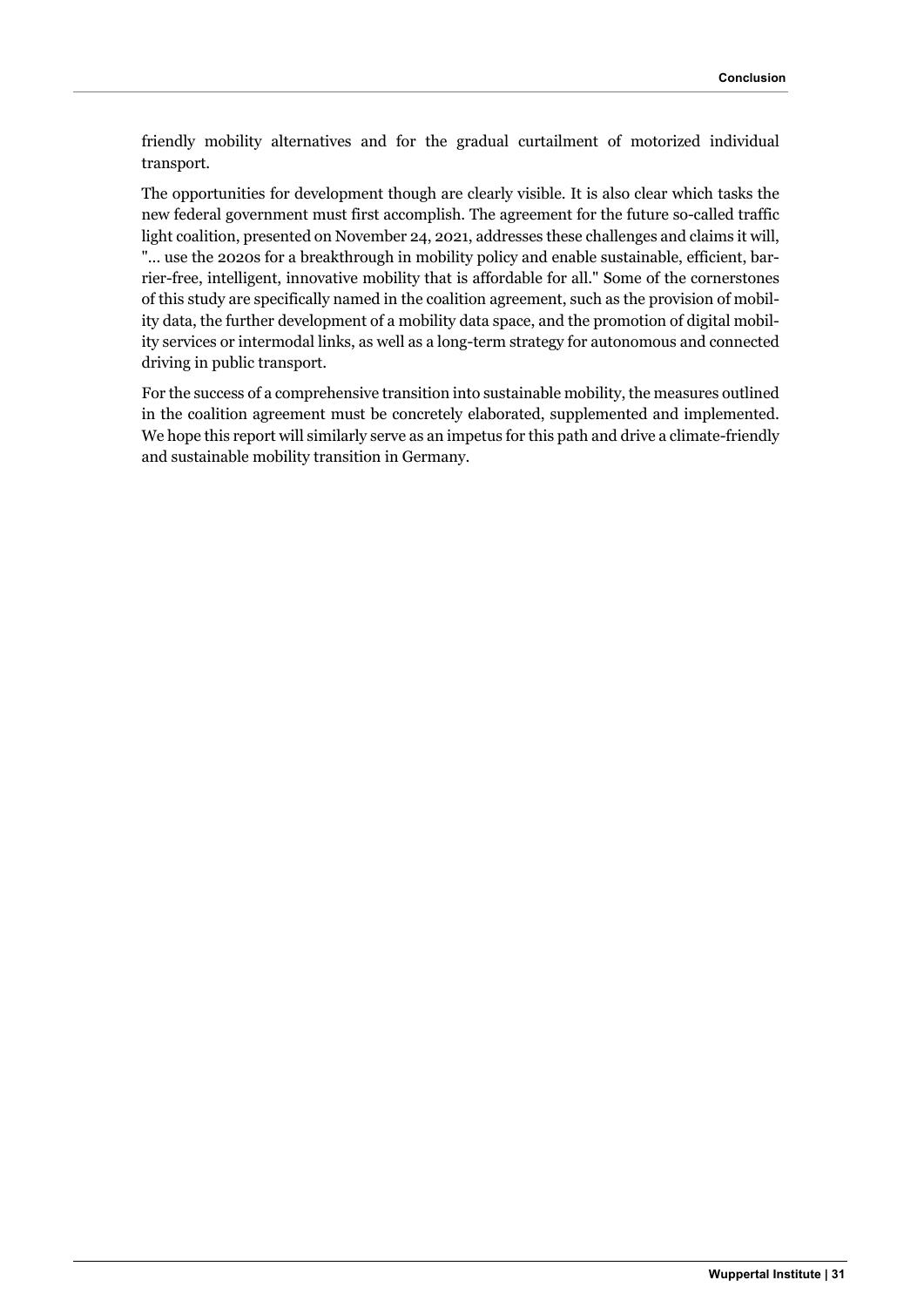### **Bibliography**

- Agora Traffic Transition (2020). The automation of the automobile and its consequences. Opportunities and *Risks of self-driving vehicles for sustainable mobility*.https://www.agora-verkehrswende.de/veroeffentlichungen/die-automatisierung-des-automobils-und-ihre-folgen/
- Baltic, T., Cappy, A., Hensley, R., & Pfaff, N. (2019). How to transform the road: McKinsey, Germany.https://www.mckinsey.com/industries/automotive-and-assembly/our-insights/howsharing-the-road-is-likely-to-transform-american-mobility
- Federal Government (2021). Greenhouse gas balance Germany remains on track in climate protection. Website.https://www.bundesregierung.de/breg-de/aktuelles/klimaschutzziel-2020-erreicht-1876954
- Bauer, U., Bracher, T., & Gies, J. (2020). Another city traffic is possible. New opportunities for crisisproof and climate-friendly mobility. Agora traffic turnaround.https://www.agora-verkehrswende.de/fileadmin/Projekte/2020/Covid19\_Stadtverkehr/Agora-Verkehrswende\_Ein-anderer-Stadtverkehr-ist-moeglich\_1-1.pdf
- BMU (2021). Greenhouse gas emissions in Germany continue to fall BMU infographic. Website.https://www.bmu.de/MD1485
- BMVI (2021). Mobility data regulation, opinions of the associations.https://www.bmvi.de/SharedDocs/DE/Gesetze-19/mobilitaetsdatenverordnung.html?nn=382740
- Deutsche Bahn (2019). 10 years DB Navigator: 105 million mobile phone tickets. Website.https://www.deutschebahn.com/de/presse/pressestart\_zentrales\_uebersicht/10- Jahre-DB-Navigator-105-Millionen-Handy-Tickets--4714210
- EBP (2017). Big Data and Crowd Data for Berlin Urban Development Planning. Report commissioned by the Senate Department for Urban Development and Housing of the City of Berlin. Zurich/Berlin: EBP Switzerland AG/EBP Deutschland GmbH https://stadtentwicklung.berlin.de/planen/basisdaten\_stadtentwicklung/big-data/downloads/big-data\_crowd-data\_berlin.pdf
- Koska, T., Rasch, J., Reutter, O., & Seifried, D. (2021). Sustainable mobility for all. A plea for more traffic justice. New York: Oekom Verlag.https://doi.org/10.14512/9783962388072
- Hochfeld, C., Jung, A., Klein-Hitpass, A., Maier, U., Meyer, K., & Vorholz, F. (2017). 12 Theses on the transport transition (short version). Agora Traffic Transition.https://www.agora-verkehrswende.de/fileadmin/Projekte/2017/12\_Thesen/Agora-Verkehrswende-12-Thesen-Kurzfassung\_WEB.pdf
- Lambrecht, Udo, Kräck, Jan & Dünnebeil, Frank (2021). Home office and replacement of business and business trips with video conferencing. Potentials for reducing greenhouse gas emissions, taking into account the experiences of the corona crisis. ifeu paper 04/2021.https://www.ifeu.de/fileadmin/uploads/IFEU-Workingpaper\_4-\_21\_-\_\_Mobiles\_Arbeiten\_und\_Videokonferenzen.pdf
- Ministry of Transport Baden-Württemberg (2021). Public transport strategy 2030 for Baden-Württemberg Together to double the number of passengers on public transport. Draft, as of September 29, 2021.https://vm.baden-wuerttemberg.de/fileadmin/redaktion/m-mvi/intern/Dateien/PDF/2109\_29\_Entwurf\_%C3%96PNV-Strategie2030\_Anh%C3%B6rung.pdf
- Mommens, K., Buldeo Rai, H., van Lier, T., & Macharis, C. (2021). Delivery to Homes or Collection Points? A Sustainability Analysis for Urban, Urbanised and Rural Areas in Belgium. Journal of Transport Geography, vol. 94.https://doi.org/10.1016/j.jtrangeo.2021.103095
- Purr, K., Guenther, J., Lehmann, H., & Nuss, P. (2019). Pathways to resource-efficient greenhouse gas neutrality. RESCUE Study No. 36. Federal Environment Agency.http://www.umweltbundesamt.de/publikationen